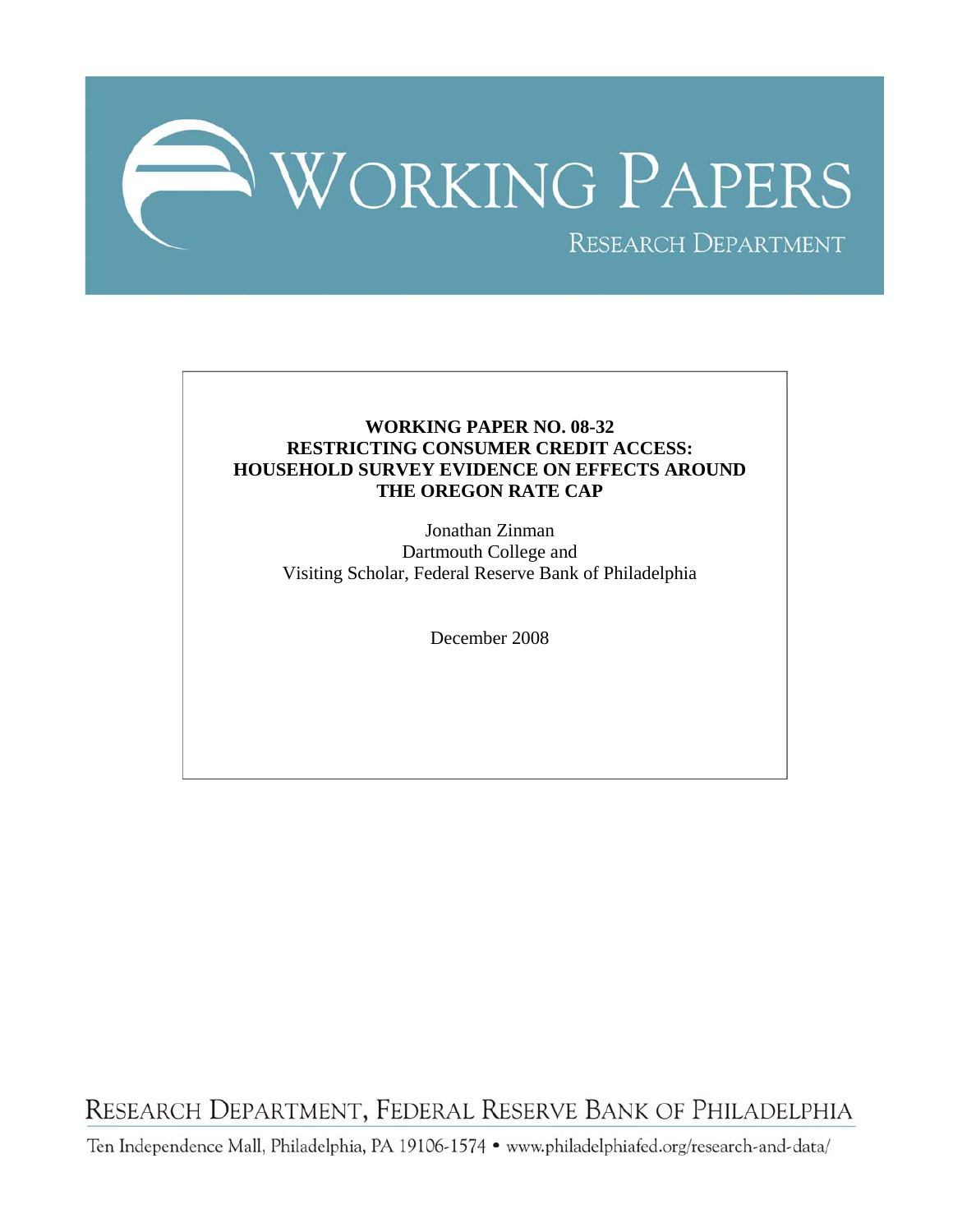# Restricting Consumer Credit Access: Household Survey Evidence on Effects Around the Oregon Rate Cap<sup>\*</sup>

Jonathan Zinman Dartmouth College

December 2008

### ABSTRACT

Many policymakers and some behavioral models hold that restricting access to expensive credit helps consumers by preventing overborrowing. I examine some short-run effects of restricting access, using household panel survey data on payday loan users collected around the imposition of binding restrictions on payday loan terms in Oregon. The results suggest that borrowing fell in Oregon relative to Washington, with former payday loan users shifting partially into plausibly inferior substitutes. Additional evidence suggests that restricting access caused deterioration in the overall financial condition of the Oregon households. The results suggest that restricting access to expensive credit harms consumers on average.

Keywords: payday loan, subprime credit market, predatory lending, usury, interest rate ceiling, behavioral economics, psychology and economics, financial sophistication, financial literacy, household finance, consumer finance, behavioral finance

<sup>\*</sup> Contact: jzinman@dartmouth.edu. Thanks to Pat Cirillo for providing details on the survey implementation, to Kimberly Doan, Don Morgan, and Anne Peterson for lender and licensee data, and to Debo Bhattacharya, Doug Staiger, Victor Stango, and lunch and conference participants at Dartmouth and the Payday Lending Research Workshop for comments. Thanks to Consumer Credit Research Foundation (CCRF) for providing household survey data. CCRF is a non-profit organization, funded by payday lenders, with the mission of funding objective research. CCRF did not exercise any editorial control over this paper. The views expressed here are those of the author and do not necessarily represent the views of the Federal Reserve Bank of Philadelphia or the Federal Reserve System. This paper is available free of charge at www.philadelphiafed.org/research-and-data/publications/working-papers/. .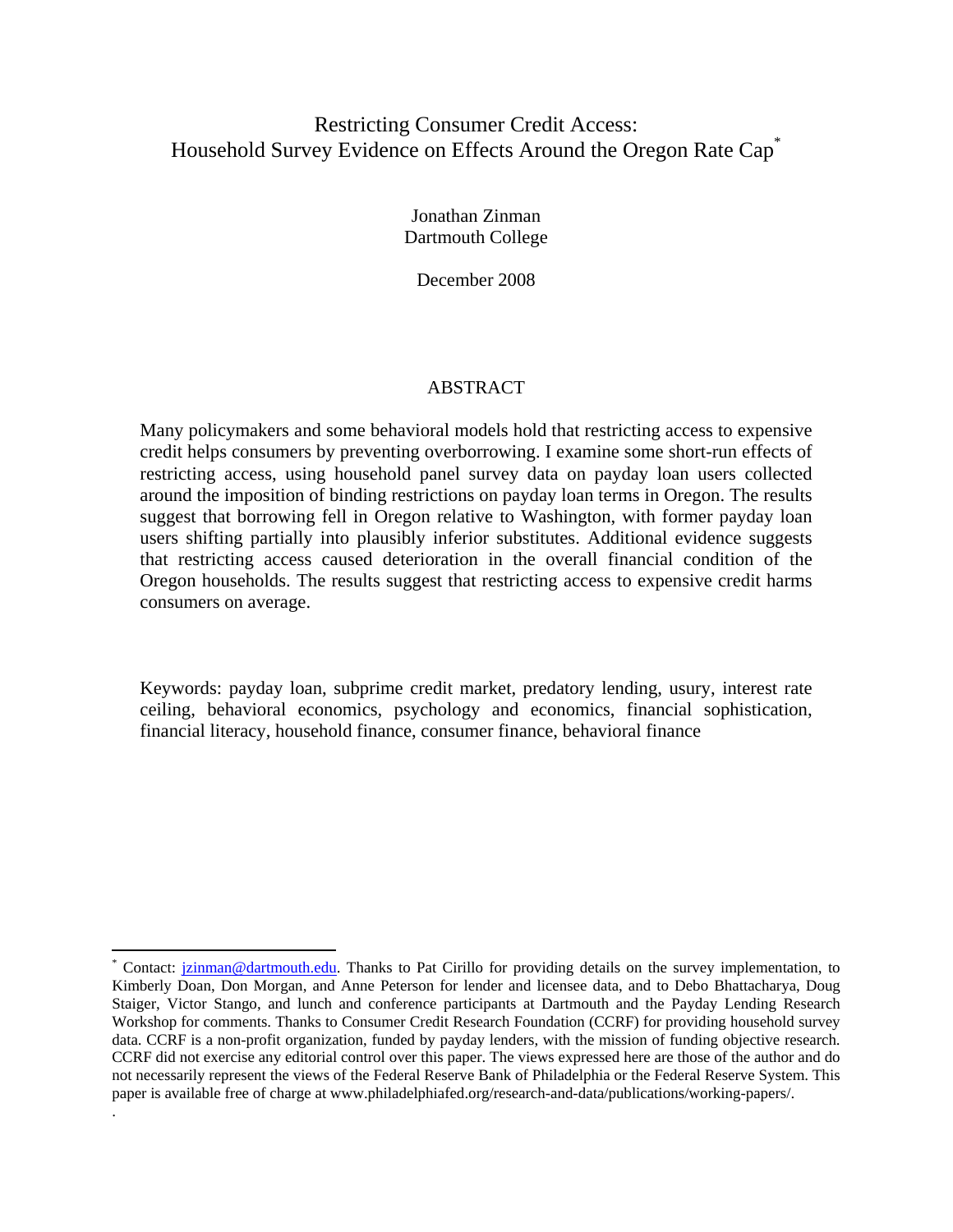#### **I. Introduction**

Expanding access to credit is a key ingredient of financial development strategies worldwide. The Small Business Administration and comparable small and medium-enterprise (SME) initiatives target billions of dollars of commercial credit in developed economies. The microcredit industry targets billions of dollars of commercial credit in developing economies. A widely shared presumption of these efforts is that expanding access to "productive" credit makes entrepreneurs and small business owners (weakly) better off.

There is less consensus on whether access to *consumer* credit does borrowers more good than harm. Market forces have spurred dramatic growth in subprime nonmortgage consumer credit in the U.S.; as others have noted, there are now more outlets offering small, two-week "payday loans" at 400 percent APR than McDonald's and Starbucks outlets combined.<sup>1</sup> Revealed preference logic says that this growth should be welfare-improving: a consumer borrows only if she will benefit (weakly, in expectation). Some behavioral models suggest that this is not necessarily the case: biases in preferences or cognition may lead consumers to overborrow.<sup>2</sup> These models can motivate restricting access.

Indeed, policymakers often raise concerns about "unproductive" lending at "usurious" rates in subprime markets. Usury laws have existed for millennia.<sup>3</sup> At least 13 states currently have binding restrictions on payday loan terms. New Hampshire and Ohio enacted their restrictions in 2008, and several more states are considering legislation that would restrict access in this \$40 billion market. A 36 percent APR federal interest rate cap on loans to military households took effect in 2007, and President-Elect Barack Obama seeks to **"**Cap Outlandish Interest Rates on Payday Loans" by extending that cap to all Americans.<sup>4</sup>

<sup>&</sup>lt;sup>1</sup> Payday loans typically extend a few hundred dollars in return for a check post-dated to the borrower's next pay date in the amount of the loan principal + a finance charge of at least \$15 per \$100. See Section II for details on the product and the market.<br><sup>2</sup> Behavioral biases may produce borrowing that is excessive relative to a normative (e.g., neoclassical , or long-term

self) benchmark. For example: Skiba and Tobacman (2008b) find that payday borrowing patterns are most consistent with partially naïve quasi-hyperbolic discounting. Laibson, Repetto, and Tobacman (forthcoming) find that consumers with present-biased preferences would commit \$2,000 to not borrow on credit cards; Ausubel (1991) argues that over-optimism produces excess credit card borrowing. Stango and Zinman (2007; forthcoming) find that consumers tend to underestimate the cost of short-term loans and borrow more expensively and heavily as a result. The preceding discussion draws heavily on the Introduction in Karlan and Zinman (forthcoming).

<sup>&</sup>lt;sup>3</sup> Price ceilings can benefit borrowers and improve efficiency even in the absence of behavioral biases, if insurance markets are incomplete and ceilings do not produce credit rationing that is too severe (Glaeser and Scheinkman 1998).

<sup>4</sup> http://www.barackobama.com/issues/economy/.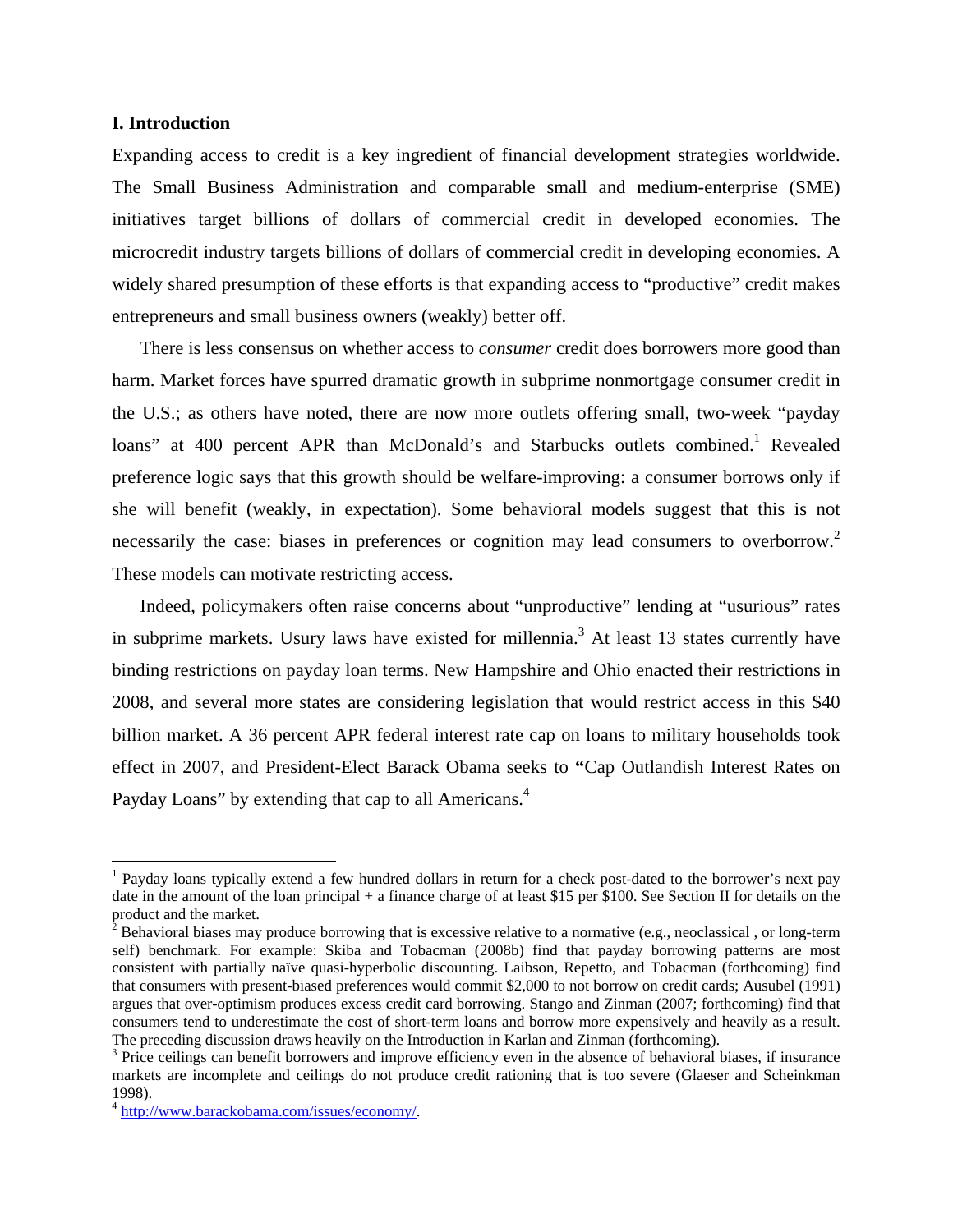A growing empirical literature on the effects of access to expensive credit on borrowers has added fuel to this debate. Several studies find that access to expensive credit exacerbates financial distress (Melzer 2007; Campbell et al. 2008; Carrell and Zinman 2008; Skiba and Tobacman 2008a). These findings suggest that psychological biases lead consumers to do themselves more harm than good when handling expensive liquidity, and hence that restricting access will help consumers by preventing overborrowing. But several other studies suggest otherwise. They find that, on average, access to expensive consumer loans helps borrowers smooth negative shocks (Morse 2007; Wilson et al. 2008), make productive investments in job retention (Karlan and Zinman forthcoming), or better manage liquidity to alleviate financial distress (Morgan and Strain 2008).<sup>5</sup> These findings suggest that restricting access will harm borrowers by preventing them from financing valuable investment and consumption smoothing opportunities.

I add to this literature by examining the effects of restricting access to expensive consumer credit, using household survey data collected around new binding restrictions imposed by the state of Oregon in 2007 (the "Cap", below). <sup>6</sup> The neighboring state of Washington considered enacting similar restrictions but did not. Before- and after-Cap panel data, on a sample of Oregon and Washington respondents who were payday borrowers before-Cap, allow for difference-indifferences (DD) estimates of the effects of the Cap (and of access to expensive credit more generally) on borrower choices and outcomes.

The data provide two key advantages over comparable studies on the effects of access to subprime credit in the U.S. First, it measures usage of several different types of expensive loan products, permitting analysis of substitution (or complementarity) between payday loans and other liabilities. Second, it permits construction of a summary measure of financial condition based on a combination of an objective measure (employment status), and two subjective

<sup>&</sup>lt;sup>5</sup> Other related studies in developing country settings focus on the effects of access to "productive" credit (targeted to microentrepreneurs) rather than consumer credit; see, e.g., Coleman (1999), Kaboski and Townsend (2005), McKernan (2002), Morduch (1998), Pitt, Khandker, Chowdury, and Millimet (2003), and Pitt and Khandker (1998). There may be little economic distinction between small, closely-held businesses and the households that run them, and there is some evidence that microentrepreneurial loans are often used for income smoothing (Morduch 1998; Menon 2003). See also Burgess and Pande (2005) and Burgess, Pande, and Wong (2005), which find that state-led bank branch expansion increased lending to the poor and decreased rural poverty in India.

<sup>&</sup>lt;sup>6</sup> The data collection was funded by Consumer Credit Research Foundation (CCRF). CCRF is a non-profit organization, funded by payday lenders, with the mission of funding objective research. CCRF did not exercise any editorial control over this paper.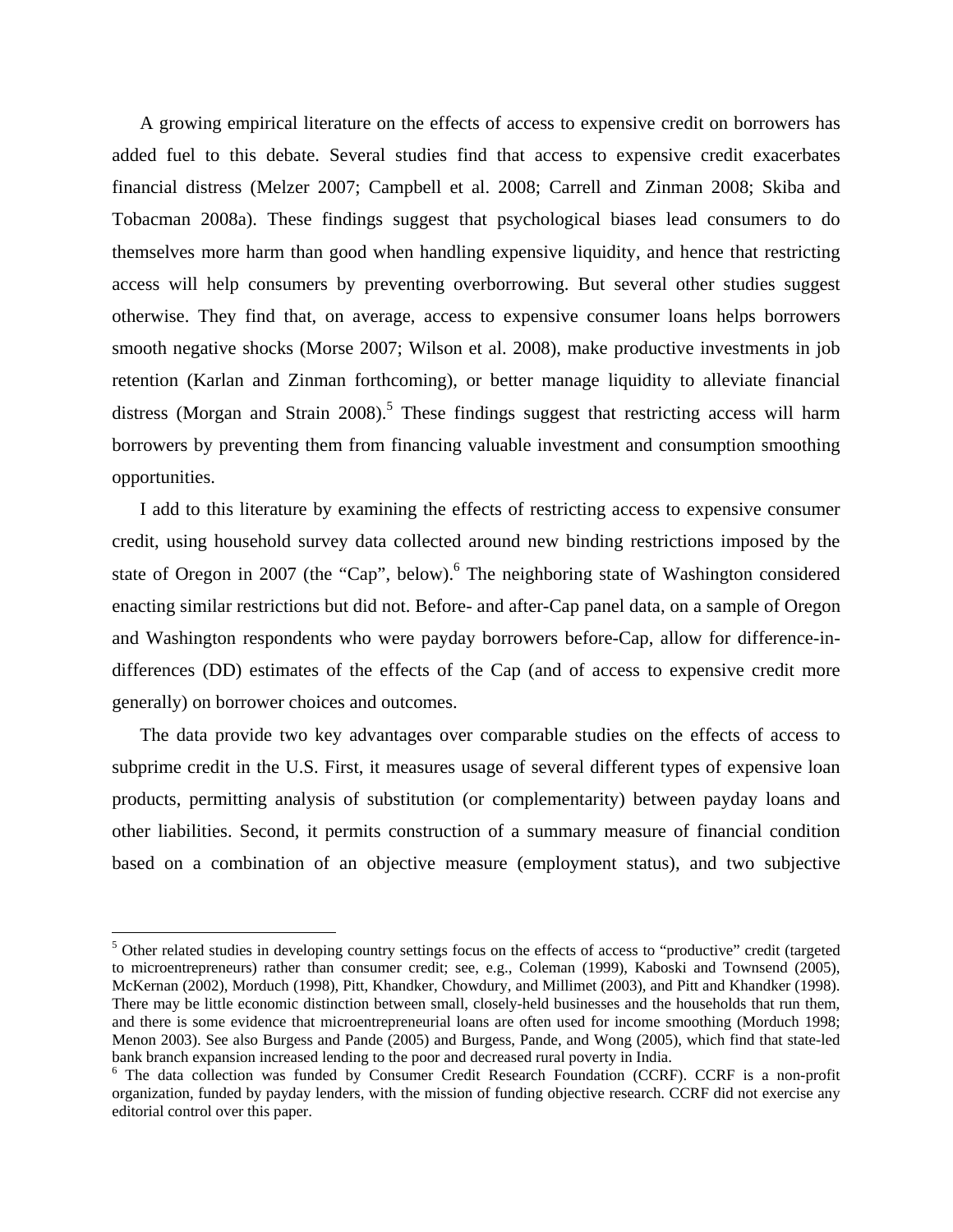respondent assessments.<sup>7</sup> Employment status is a useful proxy for (financial) well-being here because unemployment is likely to be involuntary in this sample; subjects are relatively poor and credit constrained, and they have some recent attachment to the workforce (they are all recent payday loan users, and getting a payday loan requires a documented steady job). The subjective assessments help address the issue that financial condition may be difficult to infer from objective choices and outcomes without a complete accounting of the intertemporal optimization problem or strong related assumptions.<sup>8</sup>

Nevertheless several issues complicate the DD estimation. Dissimilarities across treatment (Oregon) and control (Washington) groups in baseline characteristics and attrition motivate matching and weighting estimators (along with the standard simple means comparisons). The short-run follow-up period (5 months), and trend in lender exit from Oregon, motivate attempts to identify Oregon respondents who were most affected (i.e., most likely rationed) by the Cap. Overall the results are robust to various DD estimation strategies.

I find that the Cap dramatically reduced access to payday loans in Oregon, and that former payday borrowers responded by shifting into incomplete and plausibly inferior substitutes. Most substitution seems to occur through checking account overdrafts of various types and/or late bills. These alternative sources of liquidity can be quite costly in both direct terms (overdraft and late fees) and indirect terms (eventual loss of checking account, criminal charges, utility shutoff). Under the broadest measure of liquidity in the data, the likelihood of any expensive short-term borrowing fell by 7 to 9 percentage points in Oregon relative to Washington following the Cap. This jibes with respondent perceptions, elicited in the baseline survey, that close substitutes for payday loans are lacking.

Next I examine the effects of the Cap on the summary measures of financial condition that are available in the data: employment status, and respondents' qualitative assessments of recent and future financial situations. Estimates on individual outcomes are noisy but consistent with large declines in financial condition. Estimates on a summary measure of any adverse outcome being unemployed, experiencing a recent decline in financial condition, or expecting a future

<sup>&</sup>lt;sup>7</sup> Karlan and Zinman (forthcoming) find that treatment effects on quantitative and qualitative measures of household well-being are positively correlated; see Section VI for more details. See Kahneman and Krueger (2006) for a more general discussion of subjective well-being measures and their uses.<br><sup>8</sup> E.g., to evaluate the optimality of a consumer borrowing decision given the possibility of psychological biases, in

principle one would need complete data on that consumer's preferences, expectations, cost perceptions, problemsolving approach, budget and liquidity constraints, and opportunity set.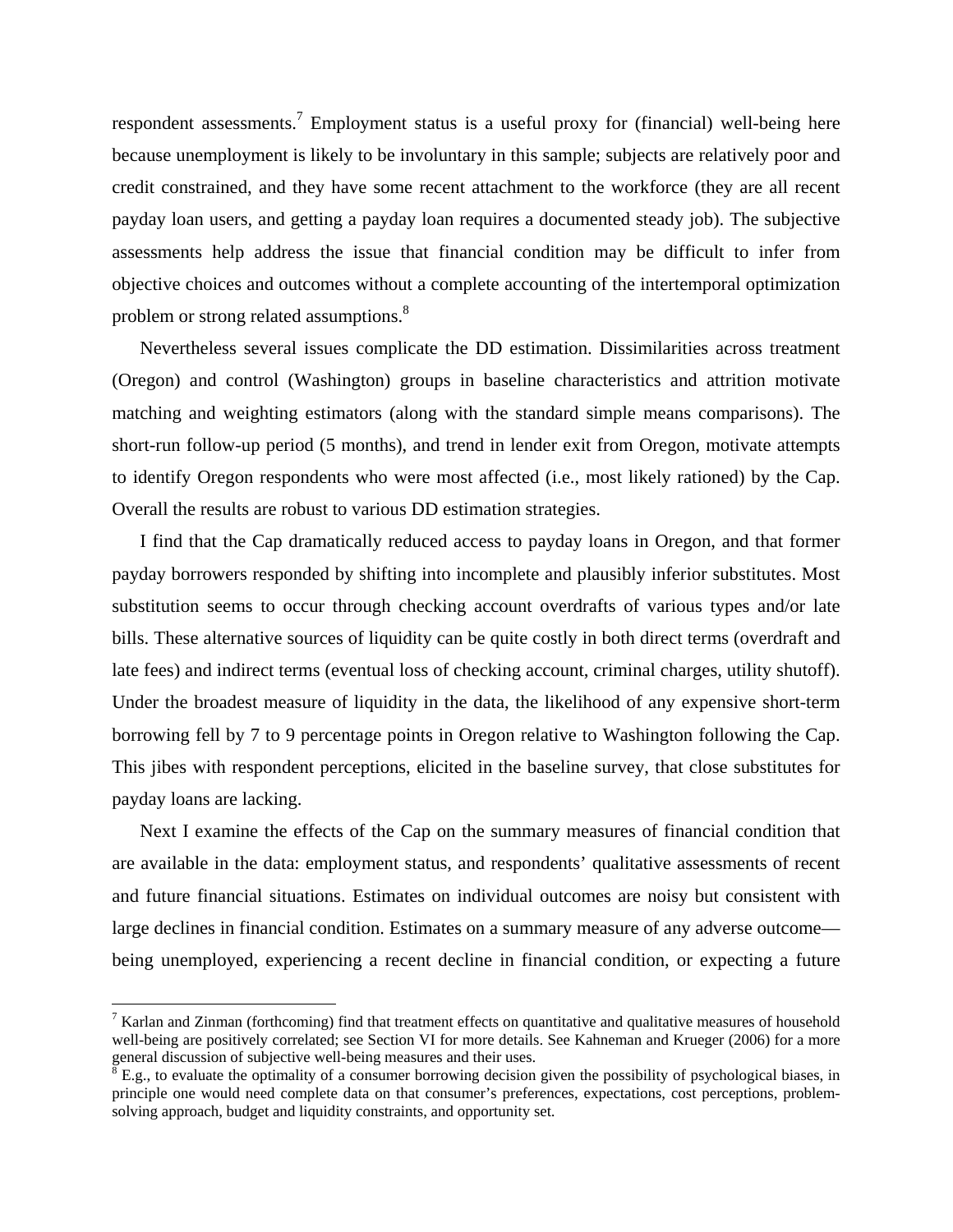decline in financial condition— suggest large and significant deterioration in the financial condition of Oregon respondents relative to their Washington counterparts.<sup>9</sup> As such the results suggest that restricting access harmed Oregon respondents, at least over the short term, by hindering productive investment and/or consumption smoothing.

The paper proceeds with a brief overview of the payday loan market. Section III then details the Oregon policy change and subsequent lender exit. Section IV describes the sample frame and survey data. Section V details my approaches to estimating treatment effects and related threats to identification. Section VI presents the main results: estimates of the five-month impacts of the Cap on credit access, credit use, and financial condition. Section VII discusses how and why longer-run impacts might differ, and presents results using predicted-rationed Oregon respondents as the treatment group, and Washington payday borrowers in the follow-up period as the control group. Section VIII concludes with a brief discussion of directions for future research.

#### **II. The Payday Loan Market**

 $\overline{a}$ 

In a standard payday loan contract the lender advances the borrower  $$100-$300<sup>10</sup>$  in return for a post-dated check, dated to coincide with the borrower's next paycheck, in the amount of \$115- \$345. The market rate is about \$15 per \$100 advanced (390 percent APR for a 2-week loan), although fees as high as \$30 per \$100 are not uncommon.<sup>11</sup> Nearly all transactions are face-toface in retail outlets, although internet lending is growing.<sup>12</sup>

Payday lending has grown explosively in the U.S. since the early 1990s and is now prevalent. The market barely existed in the early 1990s; there are now over 20,000 lending outlets (Stephens Inc. 2007).<sup>13</sup> As others have noted, this means that there are now more payday lending outlets in the U.S. than McDonald's and Starbucks combined.<sup>14</sup>

<sup>&</sup>lt;sup>9</sup> The impact studies cited above also find evidence consistent with large treatment-on-the-treated effects.

 $10$  Stegman (2007) estimates that 80 percent of payday loans are for \$300 or less, and much of the information in this section draws on his overview of the industry. See also Barr (2004) and Caskey (1994; 2005).

 $11$  See DeYoung and Phillips (2006) for evidence on strategic pricing in the payday loan industry.

<sup>&</sup>lt;sup>12</sup> Stephens Inc. (2007) estimates that Internet payday lending is growing at 40percent annually and comprised 12percent of total volume in 2006.

 $13$  Most payday lenders are non-depository institutions. Many are check-cashers ("multi-line" lenders), but standalone ("mono-line") lenders are common as well.

<sup>&</sup>lt;sup>14</sup> The McDonald's 2007 annual report shows U.S. 13,862 restaurants at year-end 2007. Horovitz (2006) reports that Starbucks had 7,950 U.S. stores during 2006; a graph in the 2006 Starbucks annual report (p. 16) suggests a comparable number.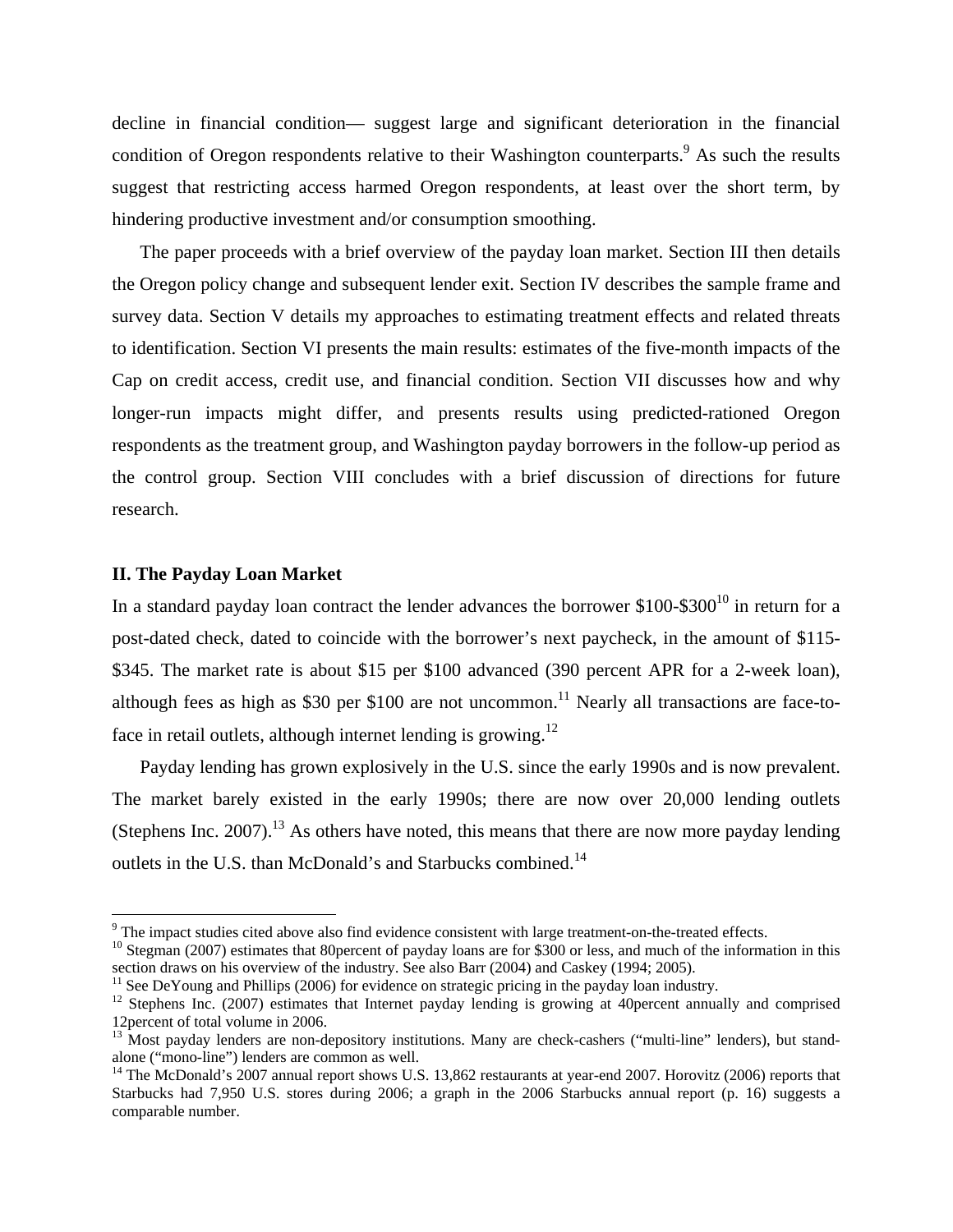Micro data on payday borrowers are limited, but the available evidence suggests that perhaps 5 to 7 percent of the U.S. population has used a payday loan, with very prevalent serial borrowing (Tanik 2005; Stegman 2007). Many (potential) payday borrowers are served by social programs like Food Stamps and the Earned Income Tax Credit, and annual payday loan volume of \$40-\$50 billion now exceeds the annual amount transferred by those programs.<sup>15</sup> The potential payday market comprises perhaps 10 percent of U.S. households (Stephens Inc. 2007). Payday borrowers must have documented steady employment and a checking account. They generally face severe credit constraints, and have poor credit histories and household annual incomes (well) below \$50,000 (Section IV presents baseline characteristics for the payday borrowers in my sample). $^{16}$ 

The closest substitute for a payday loan is arguably overdraft protection on a bank account (Stegman 2007; Morgan and Strain 2008).<sup>17</sup> Other expensive loan products require collateral (pawn, auto title, subprime home equity), a durable purchase (rent-to-own), or are available only once a year (tax refund anticipation).

State laws are an important determinant of access to payday loans. At least 13 states currently have laws that effectively prohibit payday lending with outright bans, or with binding interest rate caps on payday loans or consumer loans more generally.<sup>18</sup> These laws prohibiting or discouraging payday lending are generally well-enforced, if not always perfectly enforced (King and Parrish 2007), and hence provide a source of substantial variation in availability of payday loans across states and time (see Carrell and Zinman (2008) for more details). In contrast, many states have laws that restrict *serial* payday borrowing and/or lending, but until recently only three states had the means to enforce these restrictions (a central loan database, most critically).

<sup>&</sup>lt;sup>15</sup> The fiscal year 2007 costs of the Food Stamp and EITC programs were \$33 billion and \$38 billion.

<sup>&</sup>lt;sup>16</sup> None of the studies cited in the Introduction has national data on borrowing or extensive detail on borrower characteristics; the evidence cited above comes from Stegman's review of descriptive studies of payday borrowers. See also Brown and Cushman (2006).

<sup>&</sup>lt;sup>17</sup> *Bouncing* checks is quite costly due to insufficient funds and returned-check fees, the potential for criminal charges, and negative effects on the credit score (CheckSys) banks use to screen applicants for a deposit account (Campbell et al. 2008). With *overdraft protection* a bank pays overdrawn checks rather than returning them. In exchange the bank often charges the account holder fee of \$20 or more; hence in many cases getting a payday loan is cheaper than overdrawing the checking account (particularly if the account holder runs the risk of overdrawing multiple checks).

<sup>&</sup>lt;sup>18</sup> See http://www.ncsl.org/programs/banking/paydaylend-intro.htm and http://www.ncsl.org/programs/banking/PaydayLend\_2008.htm for updates.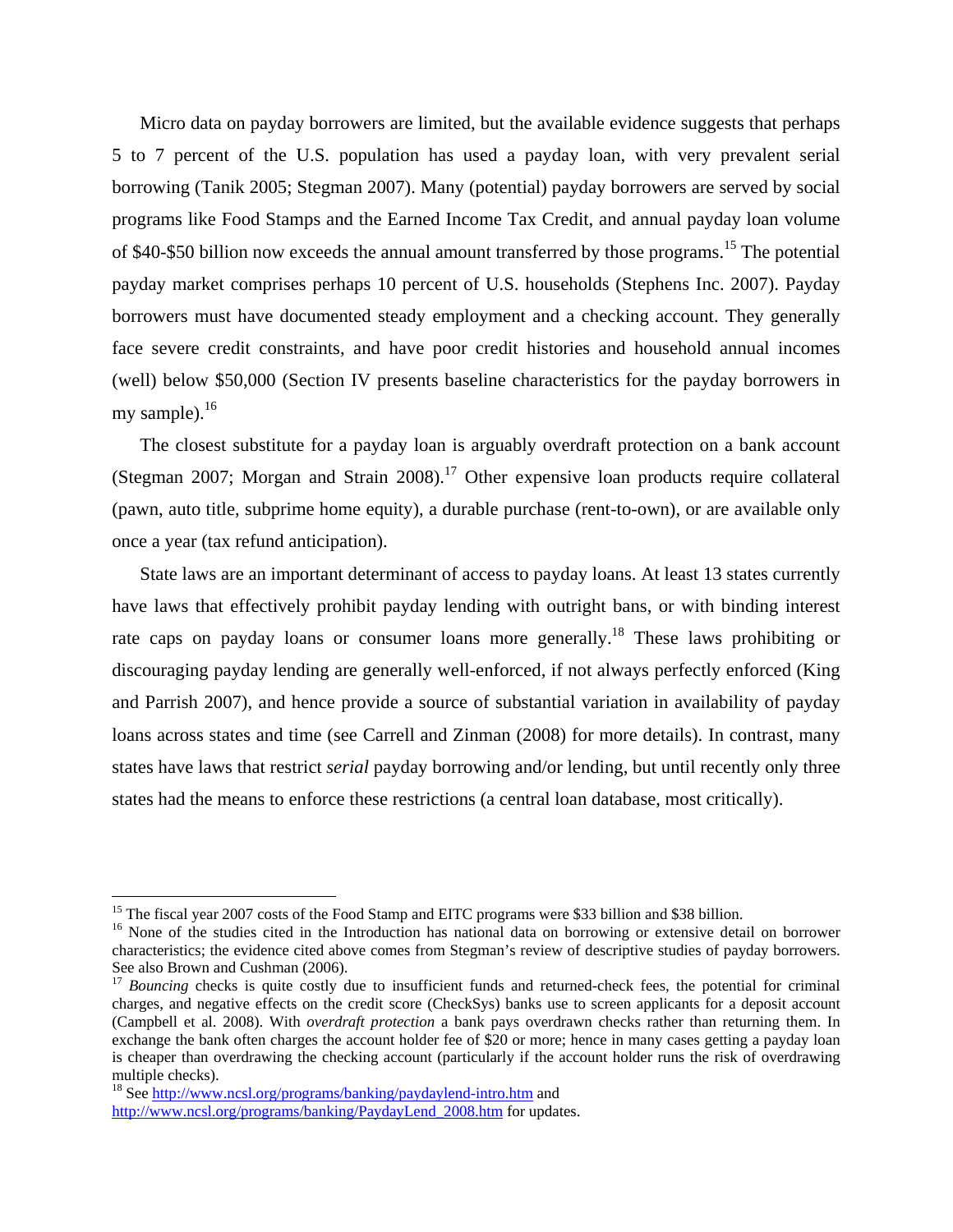#### **III. The Oregon Policy Change and Lender Exit**

The Oregon policy change (the "Cap" hereafter) constrained the set of permissible terms on consumer loans under \$50,000. Effective July 1, 2007, the maximum combination of finance charges and fees that can be charged to Oregon borrowers is approximately \$10 per \$100, with a minimum loan term of 31 days (for a maximum APR of 150 percent).<sup>19</sup> Ex-ante, these were plausibly binding restrictions on payday lenders that typically charged at least \$15 per \$100 for two-week loans pre-Cap, since there does not seem to be any compelling evidence that payday lenders make excess profits (Flannery and Samolyk 2005; Skiba and Tobacman 2007). Fixed costs, loan losses, and related risks can account for market rates of 390 percent APR.

Ex-post, the binding nature of the Cap is evidenced by payday lenders exiting Oregon. Data from the Consumer and Business Services Department, Division of Finance and Corporate Securities (DFCS), indicate that there were 346 licensed outlets on December 31, 2006, 6 months prior to the effective date of the Cap. This count dropped to 105 licensed outlets in February 2008 (7 months after the effective date), and further to 82 licensed outlets by September 2008.

The State of Washington has also considered restricting loan terms in recent years<sup>20</sup> but has ultimately left the relevant laws unchanged as of this writing. Washington still permits \$15 per \$100 on loan amounts up to \$500, with no minimum loan term.

#### **IV. Sample Frame and Descriptive Statistics**

 $\overline{a}$ 

I use data from two phone surveys of Oregon and Washington respondents who were payday borrowers prior to the effective date of the Oregon Cap. The data collection was funded by Consumer Credit Research Foundation (CCRF).<sup>21</sup>

<sup>&</sup>lt;sup>19</sup> The Cap appears to be closely enforced by Oregon regulators. The Oregon Division of Finance and Corporate Securities (DFCS) licenses and supervises payday lenders, responding to consumer complaints and conducting routine examinations of licensees at least every two years. The DFCS has taken several enforcement actions against payday lenders in the past; see, e.g.,<br>http://www.cbs.state.or.us/dfcs/securities/enf/orders/cf enforcement orders index.html.

 $\frac{1}{20}$  See H.B. 1817 in 2008, several bills in 2007, and the 2006 hearing described in http://www.pliwatch.org/news\_article\_061213B.html . Introduced legislation is tracked and summarized by the National Conference of State Legislatures at http://www.ncsl.org/programs/banking/paydaylend-intro.htm#Bills.

<sup>&</sup>lt;sup>21</sup> CCRF is a non-profit organization, funded by payday lenders, with the mission of funding objective research. CCRF did not exercise any editorial control over this paper.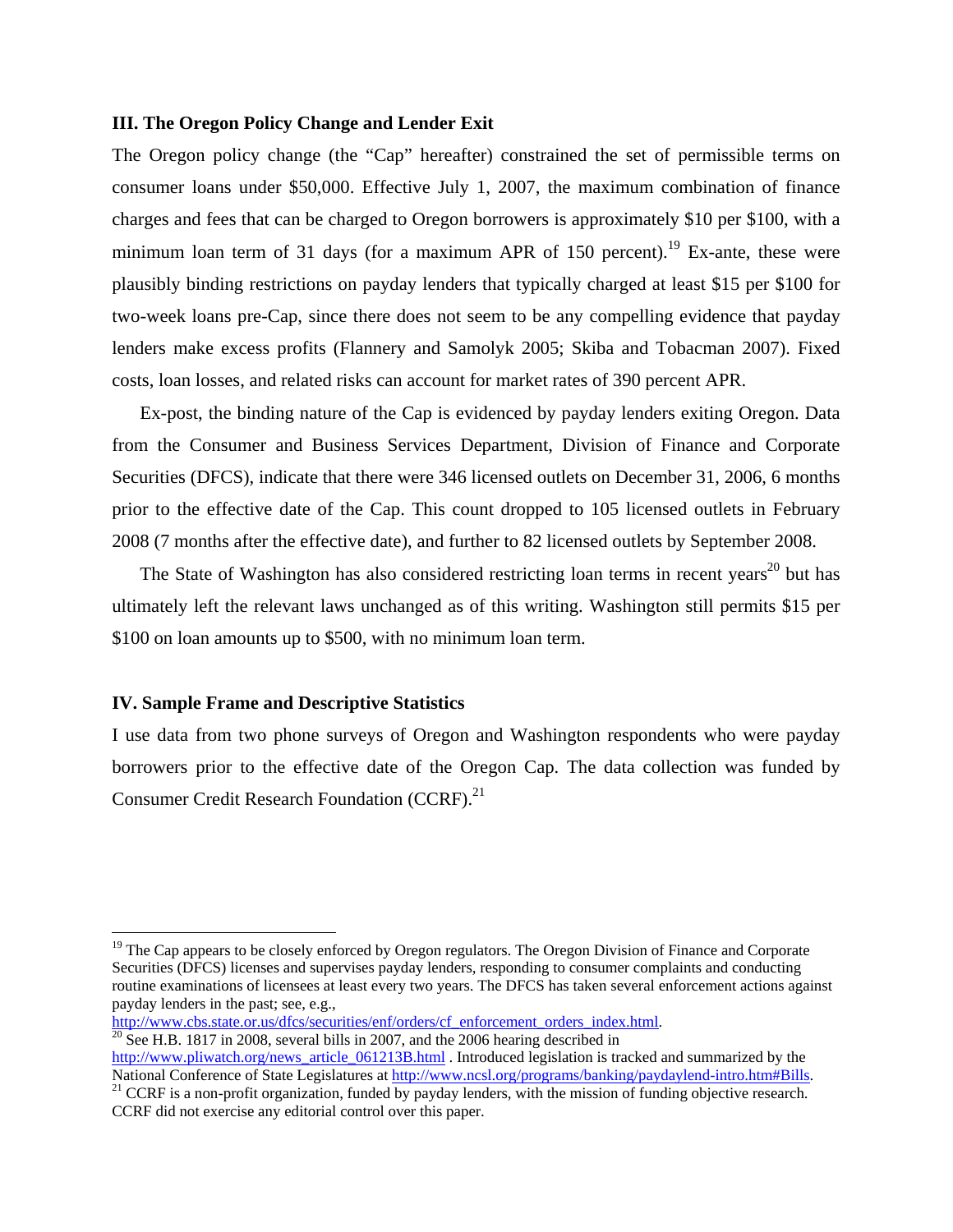#### *A. Sample Frame and Resulting Samples*

The baseline ("before" Cap) surveys were conducted between June 22 and July 11, 2007. The sample frame for the surveys was drawn from four major payday lenders and included all borrowers who had obtained loans in the prior three months. The lenders provided names and contact information to a survey firm, which randomly drew 17,940 clients (stratifying by state of residence). The survey firm tried to reach each of these clients by phone to complete a short survey of "opinions and experiences with short-term credit services." Baseline surveys were completed with 6 percent of the sample frame (7 percent in Oregon, 5 percent in Washington), creating a study sample of 1,040 payday borrowers. 873 agreed to be contacted for the follow-up survey, with a small and insignificant difference between Oregon and Washington respondents.

The follow-up ("after") Cap surveys were conducted about five months later, between November 19 and December 2. The survey firm reached 400 of the 873 baseline respondents who agreed to be contacted for the follow-up survey (46 percent), with 200 respondents each in Oregon and Washington.

#### *B. Sample Characteristics*

Table 1 presents descriptive statistics on nearly all of the information collected from the 1,040 respondents to the baseline survey.

Respondents report using their payday loan proceeds for bills, emergencies, food/groceries, and other debt service. Only 6 percent say "shopping or entertainment." Self-reported outside options appear to be thin; when asked "if a payday loan had not been available… what was your second choice to obtain money?," 70 percent responded with "none" or "don't know." Only 5 percent replied that a payday lender in another state or online would be their second choice, and only 8 percent stated "bank" or "credit union" (although it is not obvious that respondents would think of checking account overdrafts as a source of liquidity). 15 percent gave more evident potential substitutes (pawn shop, credit card, or car title loan) as their hypothetical  $2<sup>nd</sup>$  choice.

In keeping with the prior studies of payday borrowers summarized in Section II, the households in my sample are low to moderate income (nearly 50 percent report total household income between \$20,000 and \$50,000). Fifty percent of respondents have educational attainment of a high school degree or less. The mean age is about 47, and over 60 percent of borrowers are female. Fewer than 50 percent are married, and the mean number of dependents is only slightly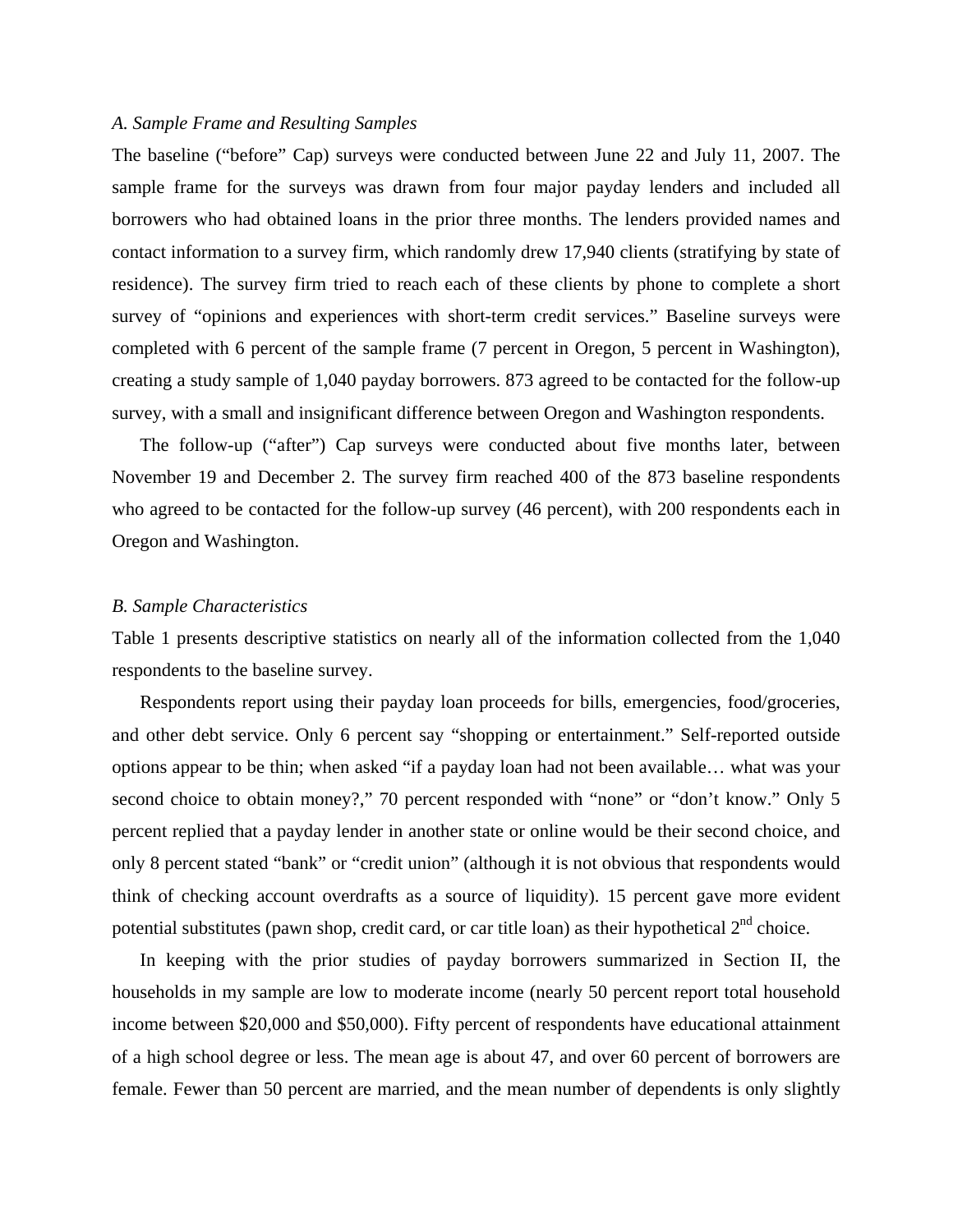above one.<sup>22</sup> The remaining variables in Table 1 are outcomes that might be measurably affected by the contraction of payday credit in Oregon, and I discuss them in Section VI below.

#### **V. Identification**

 $\overline{a}$ 

In this section I focus on issues related to identifying short-run average effects of the Oregon Cap on household financial condition. I defer discussion of longer-run and heterogeneous effects until Section VII.

The surveys described in Section IV were designed with a difference-in-differences (DD) strategy in mind for estimating the effects of the Cap on borrowing behavior, employment status, and subjective assessments of financial well-being (I detail each outcome of interest in Section VI below). There are before- and after-Cap data from Oregon (the "treated" state) and Washington (the "control" state), suggesting that one might obtain unbiased estimates of treatment effects by differencing 5-month changes in the outcomes for Oregon respondents from 5-month changes for Washington respondents. Since the treatment varies at the state level, and I have data from only two states, I start by simply calculating differences using the state mean for each variable of interest, allowing the variance to differ across states. A DD estimator will produce unbiased estimates of the Cap's average effects under the assumption of no differential unobserved trends in the outcomes of interest across Oregon and Washington.

There are some reasons for optimism that the DD identifying assumption will hold in this setting. I could not find any contemporaneous policy changes that might affect the borrowing and financial condition of payday loan borrowers.<sup>23</sup> Oregon and Washington are neighboring states that were on similar economic trajectories at the time of the surveys: both states had experienced 4 consecutive years of employment growth, and both states forecasted a flattening of employment rates for the latter half of 2007 (Oregon Office of Economic Analysis 2007; Washington Economic and Revenue Forecast Council 2007).

Nevertheless Table 1 highlights two potential symptoms of violations of the DD identifying assumption. One symptom is some *observable* dissimilarities between Oregon and Washington respondents in the baseline data; baseline differences in observables may indicate proclivities

 $22$  The Oregon/Washington surveys did not inquire about race or homeownership status.

<sup>&</sup>lt;sup>23</sup> E.g., the Oregon State Bar's "Highlights of the 2007 Legislative Session... Issues of Importance" mentions land use, anti-discrimination protection for gays and lesbians, identity theft, non-competition agreements, corporate taxes, and the Cap.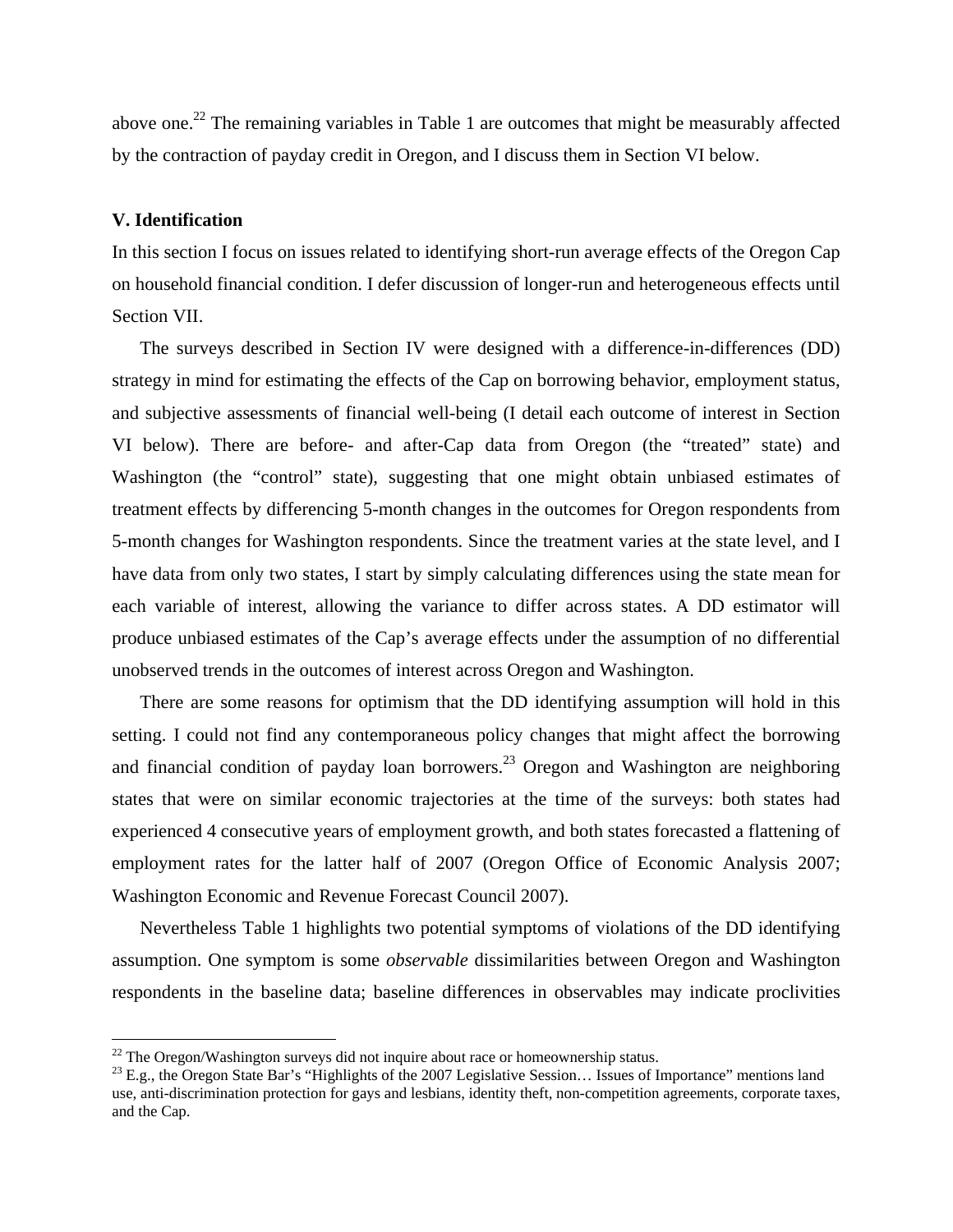toward differential unobserved trends in the outcomes. Column 3 shows that the Oregon and Washington respondents differ significantly in reported loan purpose, perceived outside options, education, income, marital history, internet access, employment status, and financial outlook. Another symptom is differential attrition across the two states. Columns 4 and 5 (7 and 8) take the 520 baseline respondents in Oregon (Washington) and report survey variables separately for those who completed a follow-up survey (Columns 4 and 7) and those who attrited (Columns 5 and 8). Column 6 (Column 9) then reports the estimated difference between survivors and attriters for Oregon (Washington). Comparing Columns 6 and 9 suggests that attrition may have been correlated with several outcomes of interest.

I address these potential confounds by constructing weights designed to balance the sample. I attempt to make the Oregon survivors representative of the Oregon baseline sample by predicting survival (*s*) among Oregon respondents using baseline characteristics, and then weighting Oregon respondents by 1/*s* when estimating a DD. This puts more weight on respondents in the follow-up survey who are observably similar to the attriters, and permits valid inference if attrition is not correlated with the treatment and the outcome.<sup>24</sup> I then balance Washington and Oregon respondents by estimating a propensity score *p* for being an Oregon respondent, using baseline characteristics on all Oregon and surviving Washington respondents, and then weighting surviving Washington respondents by  $1/(1-p)$  when estimating a DD. This weight balances the survivor sample on observable characteristics, thereby maximizing the observable similarity between treatment (Oregon) and control (Washington), and hopefully minimizing the likelihood of differential trends.

#### **VI. Main Results: Five-Month Average Treatment Effects of the Oregon Cap**

### *A. Effects on the use of Payday Loans and Substitutes*

 $\overline{a}$ 

Table 2 present estimates of the Cap's effects on the use of payday loans and several potential substitutes. For reference, columns 1 and 2 (3 and 4) present baseline and follow-up means for Oregon (Washington) subjects who responded to both surveys. Columns 5-7 present differencein-differences (DD) estimates of the five-month average treatment effects on borrowing. Column

 $24$  For example, say the Cap restricts access to payday credit in Oregon and thereby worsens financial condition. If survey response is negatively correlated with financial condition, then declines in financial condition will be underrepresented in the survey, and estimates of the treatment effect will be biased upward (downward in absolute value).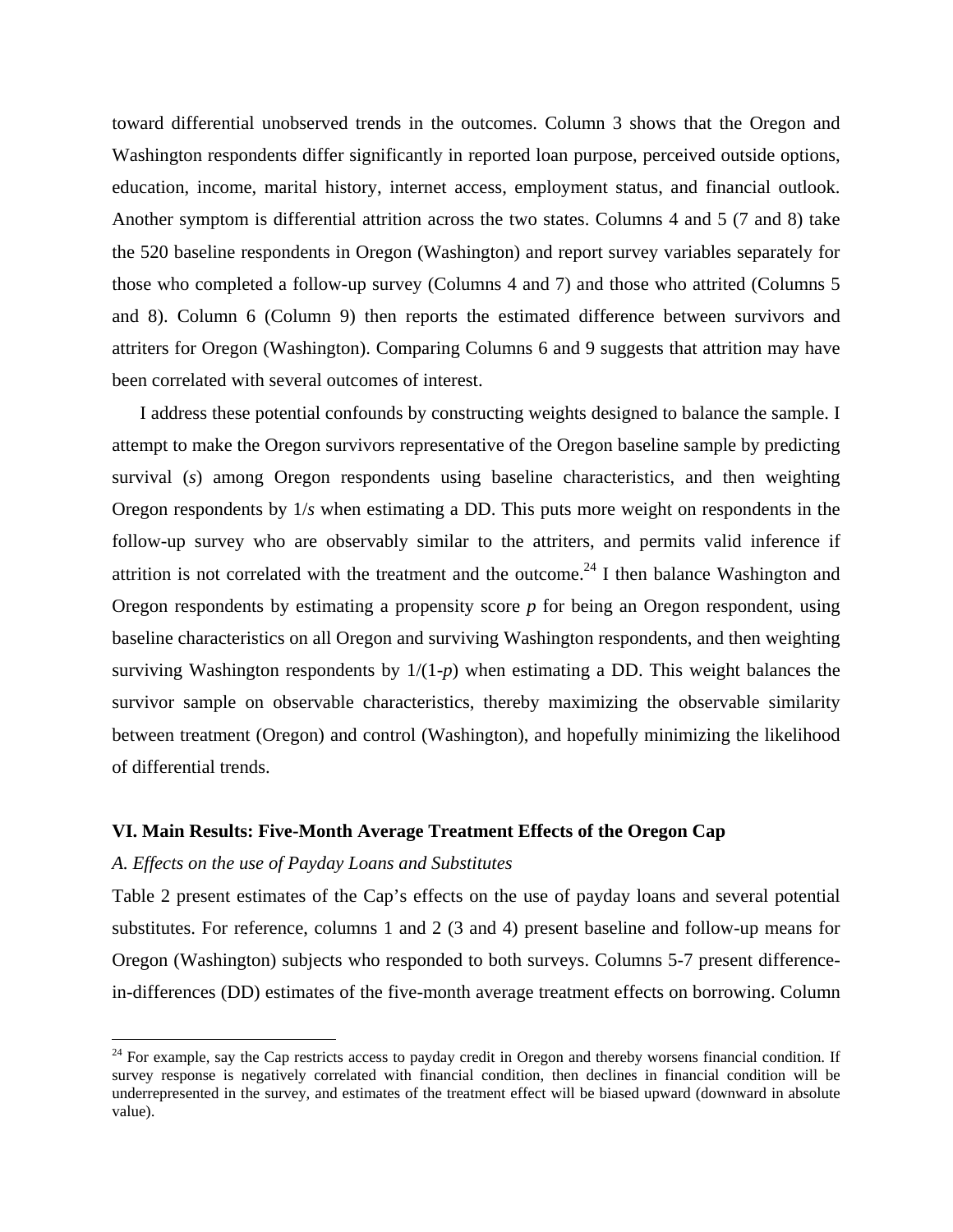5 estimates the DD without any adjustment for matching or attrition. Column 6 weights to adjust for attrition and other observable differences (as detailed in Section V), dropping observations in the top percentile of weights in each state to reduce the influence of outliers. Column 7 weights without dropping outliers.

The first row shows that the likelihood of recent payday borrowing in Oregon fell by 26 to 29 percentage points relative to Washington, after the Cap. The unweighted likelihood fell from 1 to 0.79 in Washington, and from 1 to 0.51 in Oregon. Subsequent rows explore the degree to which former payday borrowers in Oregon substituted other sources of credit.

I first look at potential alternative sources of liquidity one-by-one. The use of a specific alternative will rise in Oregon relative to Washington if it is a close-enough substitute; conversely, use of the alternative will fall if it and payday borrowing are complements. There is little evidence of a significant effect on auto title or credit card cash advance borrowing. The baseline prevalence of these products is low in both Oregon and Washington (Columns 1 and 3), and the DDs (Columns 5-7) do not find significant increases from baseline to follow-up in Oregon relative Washington. But the DD confidence intervals are large on these and all other outcomes, so that insignificant results are not precise zeros.

The sign pattern for the next three outcomes (has a bank overdraft line of credit, bounced a check, bounced two or more checks in the last three months) suggests the possibility of a shift to checking account overdrafts. But again none of the DDs is significant. Interestingly, many more respondents use paid overdrafts or bounced checks as a source of liquidity than auto title or credit card cash advances (Columns 1-4). The likelihood of any late bill payment in the last three months is very high (75 percent or greater). This likelihood drops significantly in Oregon relative Washington in the unweighted DD (Column 5), but not in the weighted DDs (Columns 6 and 7). The likelihood of frequent late bill payments ranges from 19 to 30 percent in the baseline and follow-up samples (Columns 1-4); the DD point estimates here are all negative but none are significant.

The next four rows of Table 2 estimate DDs for increasingly inclusive measures of *any* recent borrowing (from "loans" only, to loans + checking overdrafts + late bills). Given the reduction in payday credit we expect total borrowing to fall unless alternative sources of liquidity are perfect substitutes. The results on any "loans only" in the last three months again suggest that credit card cash advances and auto title loans are poor substitutes for payday loans (the DD for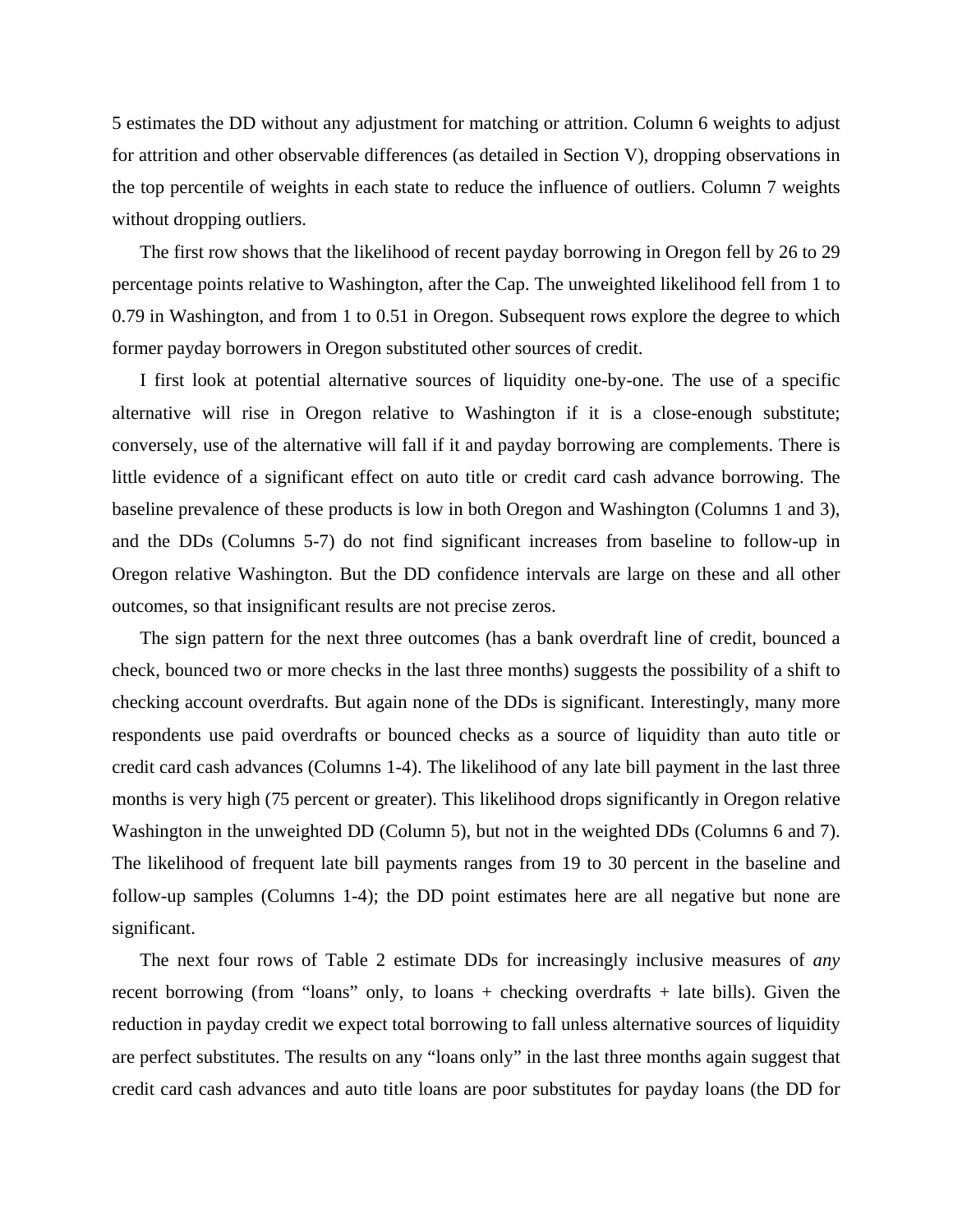any "loan" is about the same as the DD for payday borrowing alone). This meshes with the results on title loans and cash advances individually, and with the baseline assessments of payday loan alternatives (fewer than 10 percent of borrowers reported that a title loan or cash advance would be their second choice if they could not get a payday loan).

Checking account overdrafts of various types, and/or late bill payment, seem to be more likely, but imperfect, substitutes for rationed payday credit. The DDs on these more inclusive measures of borrowing are less than half of the DDs on payday borrowing alone. There several reasons why overdrafts and late bills may be imperfect, and inferior, substitutes for payday loans. Overdrafts are often more expensive than payday loans in pure pecuniary terms: fees are often \$25-\$35 per *transaction* (Campbell et al. 2008). Repeated overdrafts or bounced checks can lead to the loss of checking account privileges (Campbell et al report 6.4 million involuntary closures nationwide in 2005) and criminal charges (Morgan and Strain 2008). Late bills can also produce substantial costs (late fees, utility shutoffs, reactivation fees, credit score declines).

The last row of Table 2 shows that the proportion of Oregon respondents reporting that it was harder to get a short-term loan recently rose by 17 to 21 percentage points relative to Washington.

So by any measure the survey data show that overall borrowing has fallen substantially in Oregon relative to Washington post-Cap.

The welfare implications of these results are unclear, as they hinge on one's underlying model of consumer choice. In most models with neoclassical (traditionally rational) consumers, the Cap reduces welfare for Oregon households by removing an option for which there is no perfect substitute. In some behavioral models reducing access to payday loans (and thereby to expensive liquidity more generally) may prevent overborrowing; hence the credit reductions we see in Table 2 may benefit Oregon households. The data do not permit direct tests of these competing hypotheses, and I turn to other outcomes for clues.

#### *B. Effects on Employment, and Qualitative Assessments of Financial Condition*

Table 3 presents estimates of the Cap's effects on employment status and respondents' subjective assessments of their financial condition. As in Table 2: Columns 1 and 2 (3 and 4) present baseline and follow-up means for Oregon (Washington) subjects who responded to both surveys. Columns 5-7 present difference-in-differences (DD) estimates of the five-month average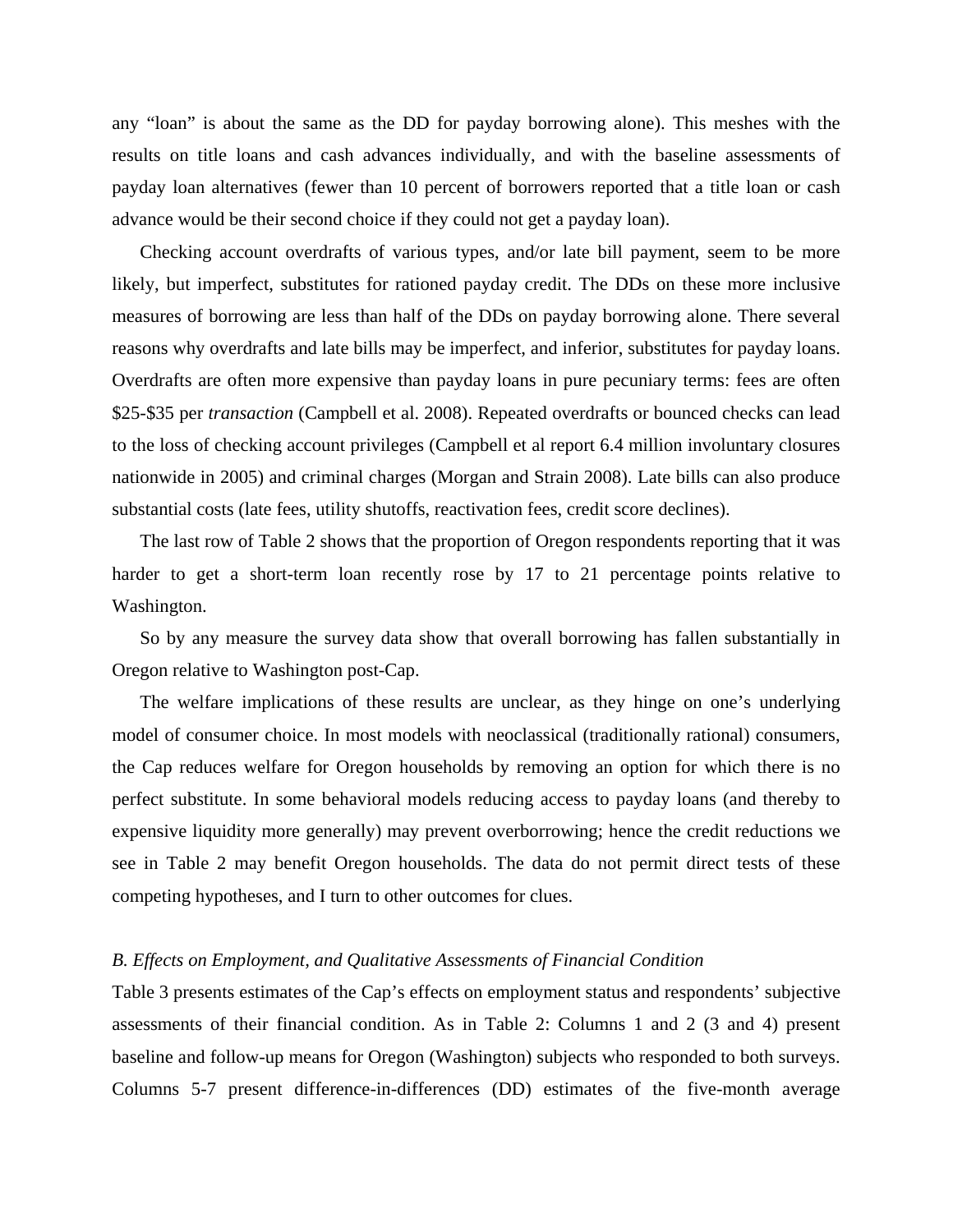treatment effects. Column 5 estimates the DD without any adjustment for matching or attrition. Column 6 weights to adjust for attrition and other observable differences (as detailed in Section V), dropping observations in the top percentile of weights in each state to reduce the influence of outliers. Column 7 weights without dropping outliers.

Proponents of payday loans argue that even expensive credit can be quite productive if it enables borrowers to avoid missing work (and thereby avoid losing daily wages or their jobs). The loan purpose self-reports are consistent with this story: 31 percent of borrowers report financing emergency needs like auto repair or medical expenses. In Table 3 I look directly at employment status (the survey's measure of income is too coarse to use as an outcome measure).<sup>25</sup> The weighted and unweighted DD point estimates on two measures of unemployment or underemployment are all positive, which is consistent with the hypothesis that reducing payday loan access in Oregon hindered productive investments or consumption smoothing that facilitated job retention (or search). But the estimates here are severely underpowered: given the low baseline prevalence of unemployment (12 percent) and the sample size, the effects on unemployment would have to be quite large to be statistically significant.

Next I examine respondents' overall assessments of their financial situation in the past six months, and of their prospects for the future. Using subjective summary measures of financial condition is attractive given the difficulty of measuring overall (or even financial) well-being, particularly in short surveys. Karlan and Zinman (forthcoming) find positive treatment effects of expensive credit access for both qualitative and quantitative measures of financial condition.<sup>26</sup> The Michigan Surveys of Consumers show robust positive correlations between respondent expectations of their overall financial situation a year from now, and their expectations of income a year from now.<sup>27</sup> So it seems plausible that qualitative assessments are positively correlated with actual financial well-being. Perhaps surprisingly, these measures indicate low *levels* of recent or expected deterioration in financial condition (Columns 1-4). Fewer than 20

1

<sup>&</sup>lt;sup>25</sup> Karlan and Zinman (forthcoming) find large positive effects of randomized access to 200percent APR consumer loans on job retention and income 6-12 months later, in South Africa.

<sup>&</sup>lt;sup>26</sup> The quantitative outcomes include job retention and income; and going to bed hungry in the last month. The qualitative outcomes are a "control and outlook" index of self-assessed control over household resources and decisions, optimism, and socio-economic status; and an ordinal measure of changes in food quality over the past year.

 $^{27}$  Source: author's tabulations from Michigan surveys from 2006 and 2007. Correlations range from 0.18 to 0.25 throughout the income distribution.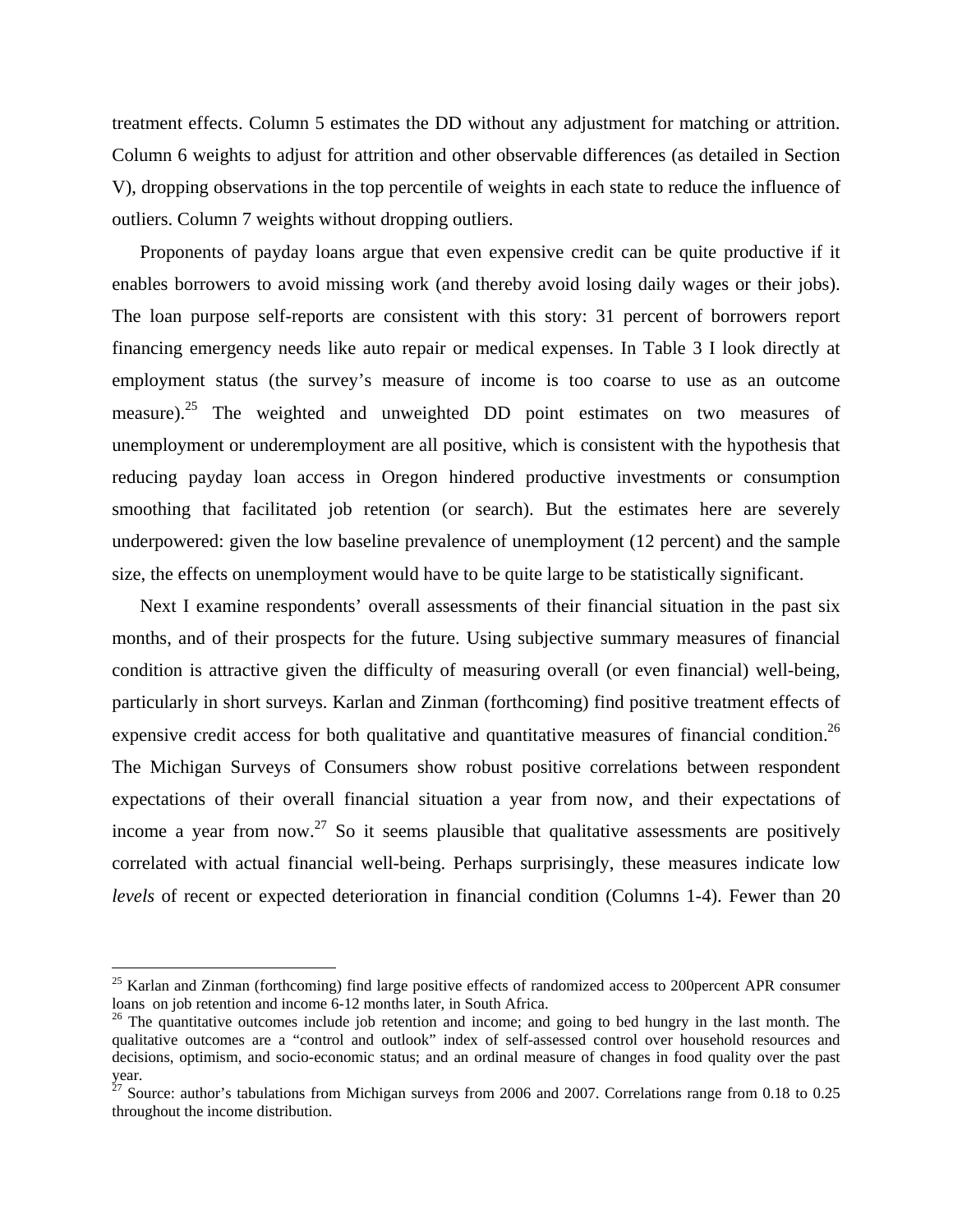percent say that their situation has been getting worse, and fewer than 10 percent expect their situation to get worse in the future.

The DD point estimates on these qualitative assessments suggest that the Cap produced declines in financial condition for Oregon respondents relative to their Washington counterparts. The proportion of respondents saying their financial situation had been getting worse in the last 6 months increased by 6 to 8 percentage points in Oregon relative to Washington, but the estimates are very imprecise. The proportion saying that they expect their financial situation to get worse in the future increased significantly, by 5 or 6 percentage points, in Oregon relative to Washington.

The last row of Table 3 shows large and significant relative increases in the proportion of Oregon respondents reporting *any* adverse outcome: assessing recent financial situation as getting worse, assessing future financial prospects as worse, *or* being unemployed.<sup>28</sup> E.g., the unweighted proportion increased from 0.28 to 0.35 for Oregon respondents, while declining from 0.31 to 0.26 for Washington respondents, for a DD of 12 percentage points (Column 5). The weighted DDs produce similar estimates (14 and 15 percentage points). These magnitudes imply large treatment-on-the-treated effects of access to expensive credit; in keeping with prior impact studies.

#### *C. Another Outcome: Phone Disconnects*

1

Another outcome that might be of interest is the proportion of phone lines that are disconnected. I do not include this in the summary measure of adverse outcomes because phone disconnects might well be correlated with productive investments (e.g., moves to a better residence, change from landline to cell phone) rather than adverse outcomes like financial distress or eviction.

I estimate a DD for phone disconnects using information from the survey sample *frame* as well as from the survey sample itself. Among the survey sample frame of 17,940 borrowers called for the baseline survey, 18.6 percent of Oregon lines and 29.3 percent of Washington lines were disconnected, for difference of -10.7 percentage points (with a standard error of 0.006). The second difference comes from the follow-up survey sample frame. Everyone who completed a baseline survey had a working phone (since it was a phone survey!). Of the 873 borrowers who

 $28$  As noted in the Introduction, unemployment is likely to be an adverse (rather than voluntary) condition in this sample, given subjects' strong attachment to the labor force (getting a payday loan requires a documented steady job), low incomes, and credit constraints.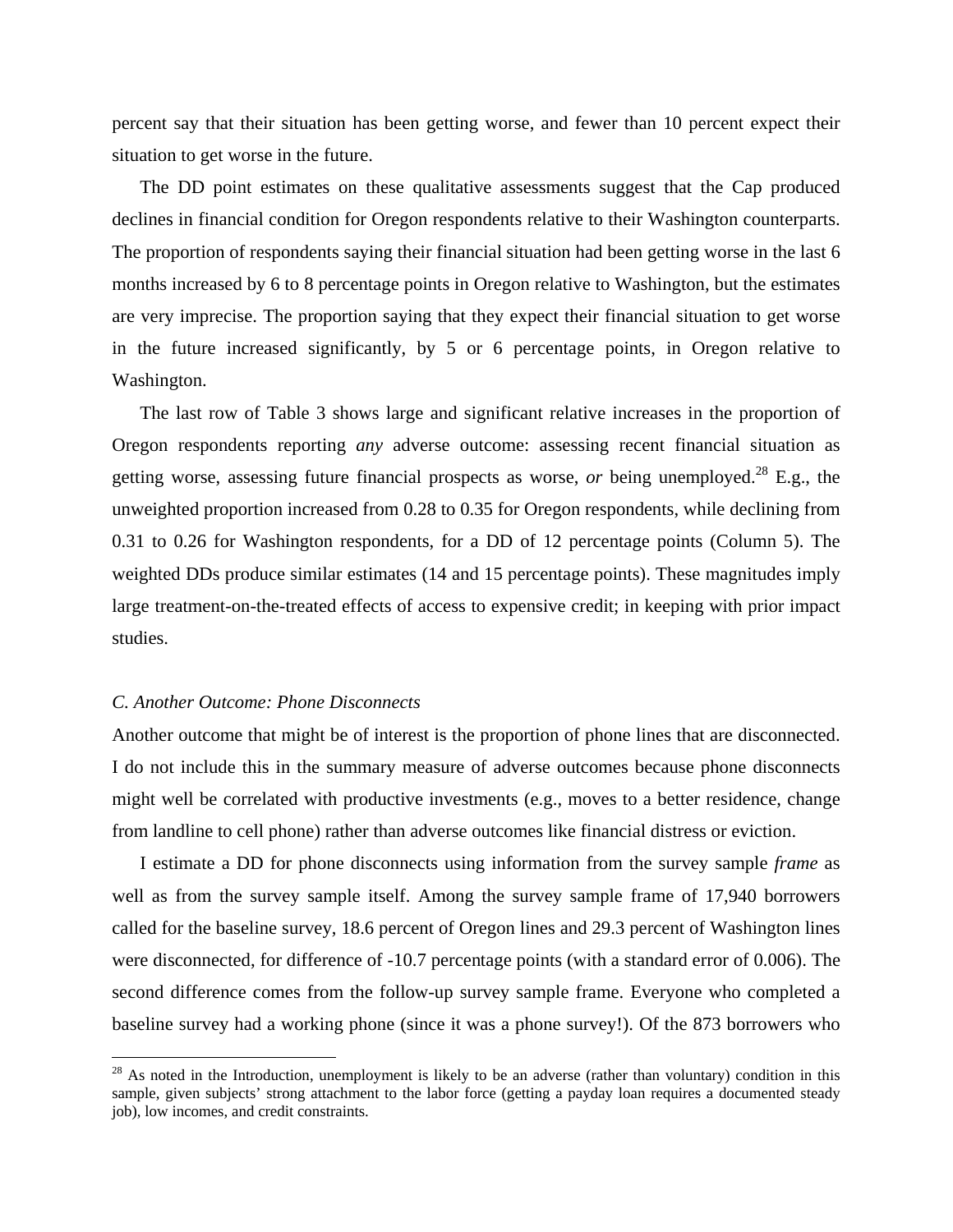agreed to be contacted for the follow-up survey, 16.6 percent of Oregon respondents and 23.8 percent of Washington respondents had disconnected lines at the time of the follow-up survey, for a difference of -7.3 percentage points (with a standard error of 2.7). The difference between these two differences gives an imprecisely estimated 3.4 percentage point increase (standard error: 2.8) in Oregon disconnects relative to Washington.

#### **VII. Longer-Run Treatment Effects: Discussion and Exploratory Analysis**

The five-month results above suggest that the Oregon Cap reduced the supply of credit for payday borrowers, and that the financial condition of borrowers (as measured by employment status and subjective assessments) suffered as a result.

The longer-run impacts of policy initiatives to restrict credit access might differ from the five-month results for at least two reasons. First, the treatment effects of credit access might have gestation periods. The benefits of productive investments might not be realized for several months or years. The costs of systematically counterproductive loan uses (e.g., negative NPV investments borne of excessive optimism or biased underestimation of borrowing costs, or timeinconsistent consumption splurges) might also take time to materialize, particularly if they compound through the channel of serial expensive borrowing and debt traps. The best way to address this issue is to collect outcomes data over longer horizons.<sup>29</sup>

A second issue is that short-run measures may capture transitional rather than equilibrium outcomes. Borrowers may need time to adjust to the new regime (e.g., to find substitutes that blunt the effects of restricted payday loan access). Lenders may also take time to adjust their supply response. This has been the case in Oregon; as documented in Section III, lenders exited after the effective date of the Cap, but payday credit has not completely dried up. Recall that 50 percent of Oregon respondents had a payday loan in the follow-up survey. And per the new regulation, these Oregon borrowers were using a product that was cheaper (150 percent APR) and longer-term (minimum 31 days) than that used by their Washington counterparts. So shortterm credit access may have actually *improved* for some Oregon borrowers. The challenge for interpreting the average treatment effects is that these borrowers are pooled with "already-

<sup>&</sup>lt;sup>29</sup> Administrative data may complement survey data here; e.g., Karlan and Zinman (forthcoming) examine treatment effects on credit scores one and two years after treatment (to complement the short-run survey outcomes) and find that increased access increased the likelihood of having a score, and had no effect on the score conditional on having one.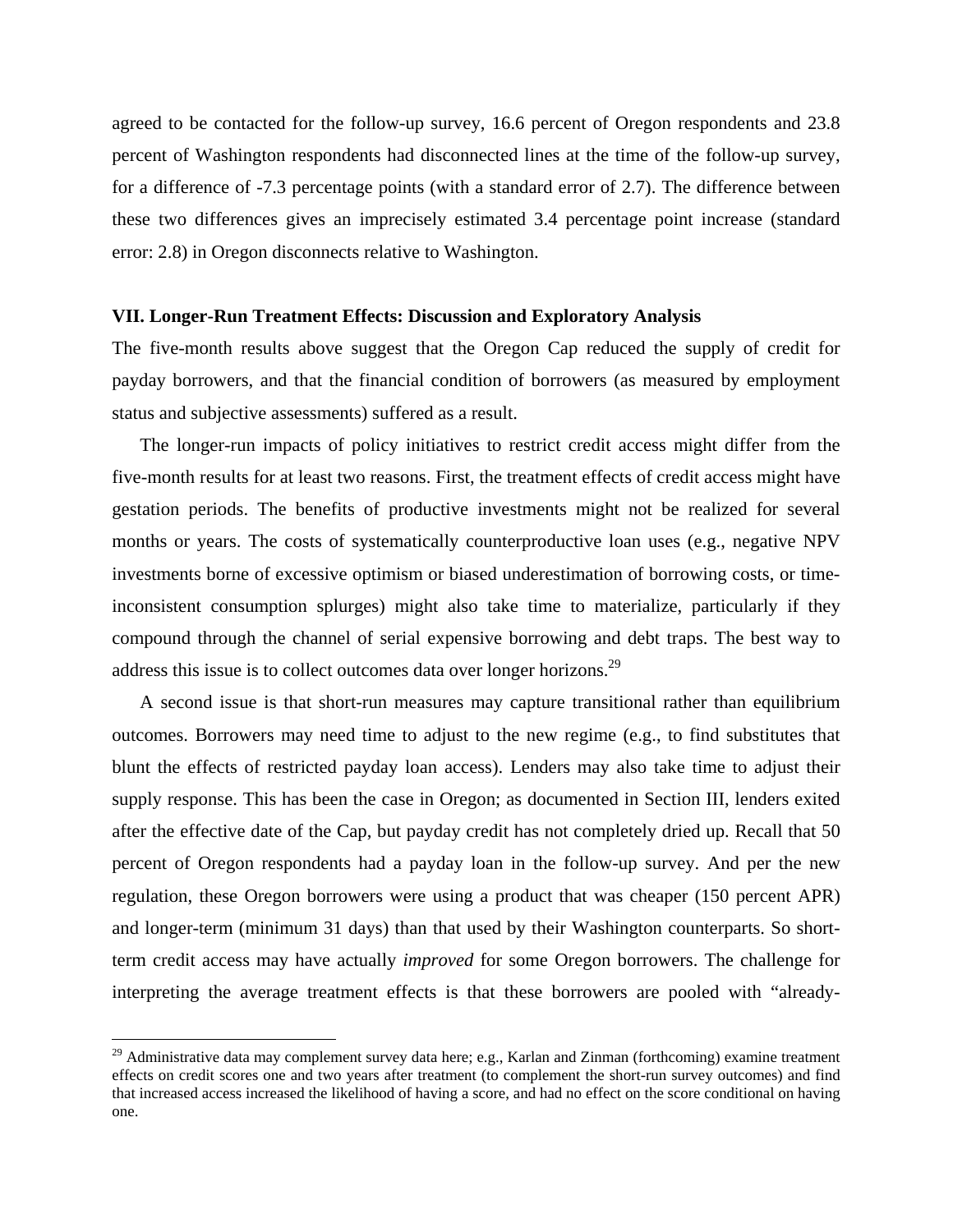rationed" former borrowers who can not get a payday loan as a result of the Cap.<sup>30</sup> The effects on already-rationed respondents may provide a better indication of longer-term impacts, particularly if payday lenders continue to exit.

I estimate effects on already-rationed respondents by defining new treatment and control groups. I set the treatment group by predicting would-be Oregon payday borrowers in the followup period (i.e., respondents who would have gotten payday loans in the absence of the Cap), $31$ and flagging those who did not actually get a loan. There are 75 such predicted already-rationed borrowers. I then estimate DDs for this treatment group using the 157 Washington respondents who were payday borrowers in the follow-up period as the control group.

Table 4 Panel A shows DD estimates on the summary borrowing outcomes for the alreadyrationed. Column 5 uses the simple means comparisons, and Columns 6 and 7 weight to adjust for differential attrition and baseline characteristics across treatment and control. As expected, the declines in overall borrowing in Oregon relative to Washington are larger here, among the predicted already-rationed, than in the full sample (compare to Table 2). Panel B shows DDs on employment status and the qualitative assessments of financial condition. The results are qualitatively similar to the full sample (compare to Table 3) but not precise enough to identify anything but very large differences in effect sizes.

#### **VIII. Conclusion**

<u>.</u>

I examine some effects of restricting access to expensive consumer credit on payday loan users, using household survey data collected around the imposition of binding restrictions on loan terms in Oregon but not in Washington. The results suggest that the policy change decreased expensive short-term borrowing in Oregon relative to Washington, with many Oregon payday borrowers shifting into plausibly inferior substitutes. Oregon respondents were also significantly more likely to experience an adverse change in financial condition (where an adverse outcome is defined as being unemployed, or having a negative subjective assessment about one's overall recent or future financial situation). The results suggest that

 $30$  Strictly speaking the Oregon borrowers in the follow-up survey may be rationed as well, on the intensive margin and/or on the extensive margin (given that the survey looks back over the prior three months).<br><sup>31</sup> Specifically, I estimate the likelihood of payday borrowing for Washington respondents in the follow-up survey

using baseline characteristics. Then I use the coefficients to predict counterfactual (i.e., in the absence of the Cap) payday borrowing for Oregon respondents in the follow-up survey, using their baseline characteristics. I define Oregon respondents with a predicted probability of  $> 0.5$  as the would-be borrowers. This produces a would-be borrowing rate of 78percent in Oregon, as compared to the actual borrowing rate of 79percent in Washington.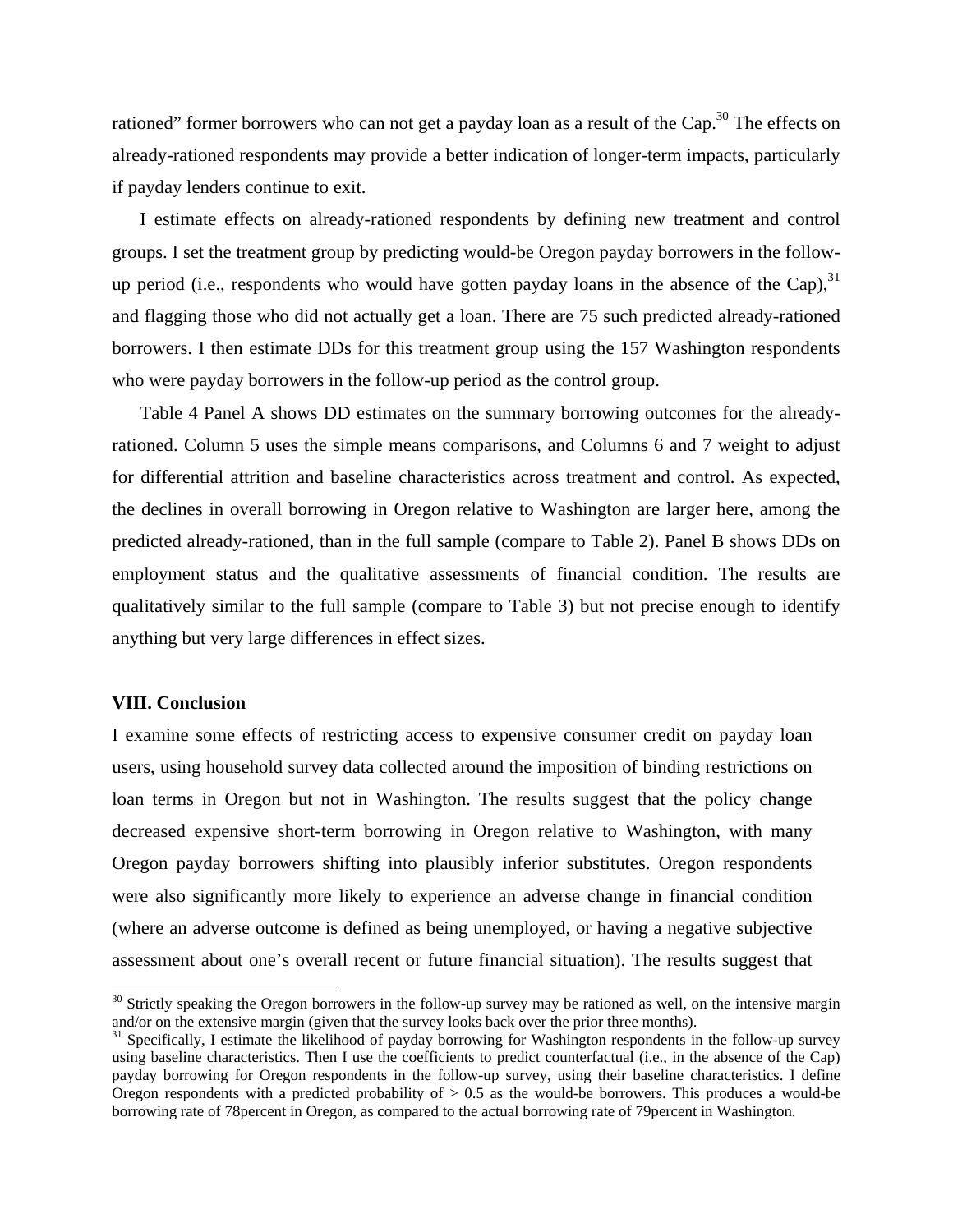restricting access to consumer credit hinders productive investment and/or consumption smoothing, at least over the short term.

Much work remains to address the questions of whether access to expensive credit improves (consumer) welfare, and why.

The likelihood of additional policy changes at the state (and possibly federal) level seems high, suggesting that difference-in-differences (DD) approaches like the one used in this paper will continue to be useful. Future studies would benefit from larger sample sizes and a richer set of proxies for consumer welfare and financial condition. Viable examples of proxies to collect from household surveys include postponed medical care and forced moves as used by Melzer (2007), shutoffs of heat or other utilities, dunning as used by Morgan and Strain (2008), and hunger and subjective well-being as used by Karlan and Zinman (forthcoming). Future studies would also do well to track outcomes of interest over longer horizons, since the costs and benefits of investment and consumption smoothing activities may have gestation periods, or compound over time.

Finally, it is critical to begin reconciling findings across different studies. Are the differences due to methodology, market context, and/or borrower heterogeneity? Field experiments randomized at the individual level would help, by providing clean variation in credit access and more statistical power than state-level natural experiments. Additional data collection on a richer set of outside options (for borrowing and economic activity) and decision inputs (for intertemporal choice models) would help address whether heterogeneity across consumers and markets drives the results.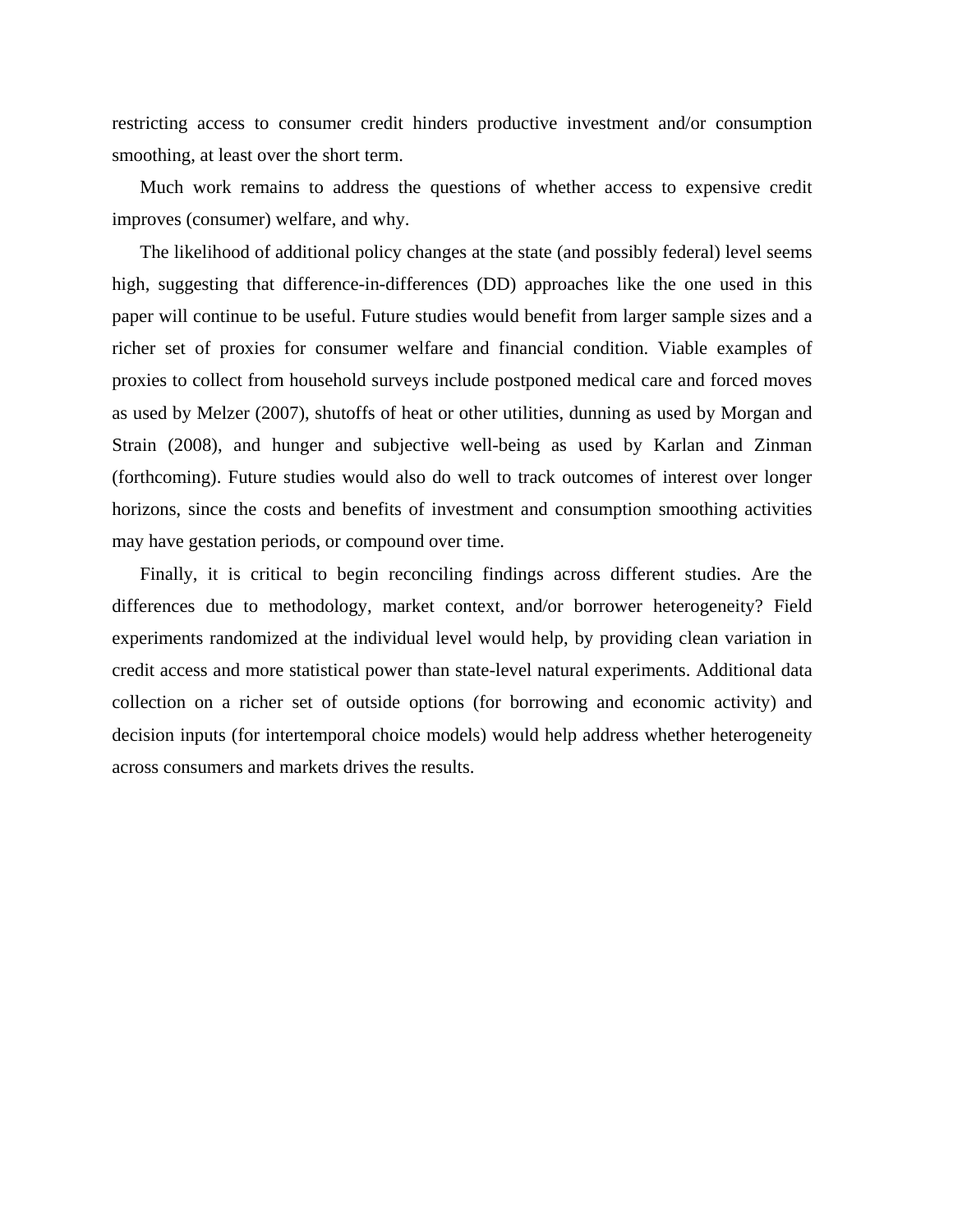#### REFERENCES

- Ausubel, Lawrence M. (1991). "The Failure of Competition in the Credit Card Market." *American Economic Review* 81(1): 50-81. March.
- Barr, Michael (2004). "Banking the Poor." *Yale Journal on Regulation* 21: 121-237. Winter.
- Brown, William O. and Charles B. Cushman (2006). "Payday Loan Attitudes and Usage Among Enlisted Military Personnel." July 12.
- Burgess, Robin and Rohini Pande (2005). "Do Rural Banks Matter? Evidence from the Indian Social Banking Experiment." *American Economic Review* 95(3): 780-795.
- Burgess, Robin, Rohini Pande and Grace Wong (2005). "Banking for the poor: Evidence from India." *Journal of the American Economic Association* 3(2-3): 268-278. April-May.
- Campbell, Dennis, Asis Martinez-Jerez and Peter Tufano (2008). "Bouncing Out of the Banking System: An Empirical Analysis of Involuntary Bank Account Closures." Working Paper. June 6.
- Carrell, Scott E. and Jonathan Zinman (2008). "In Harm's Way? Payday Loan Access and Military Personnel Performance." August.
- Caskey, John P. (1994). Fringe Banking: Check-Cashing Outlets, Pawnshops and the Poor. New York, Russell Sage Foundation.
- Caskey, John P. (2005). Fringe Banking and the Rise of Payday Lending. Credit Markets for the Poor. Patrick Bolton and Howard Rosenthal, Russell Sage Foundation.
- Coleman, Brett (1999). "The Impact of Group Lending in Northeast Thailand." *Journal of Development Economics* 45: 105-41.
- DeYoung, Robert and Ronnie Phillips (2006). "Strategic Pricing of Payday Loans: Evidence from Colorado, 2000-2005." Working Paper.
- Flannery, Mark and Katherine Samolyk (2005). "Payday Lending: Do the Costs Justify the Price." *Working Paper* June 23, 2005.
- Glaeser, Edward and Jose Scheinkman (1998). "Neither a Borrower nor a Lender Be: An Economic Analysis of Interest Restrictions and Usury Laws." *Journal of Law and Economics* 41(1): 1-36. April.
- Horovitz, Bruce (2006). "Starbucks aims beyond lattes to extend brand." USA Today. May 19. http://www.usatoday.com/money/industries/food/2006-05-18-starbucks-usat\_x.htm
- Kaboski, Joesph and Robert Townsend (2005). "Policies and Impact: An Analysis of Village-Level Microfinance Institutions." *Journal of the European Economic Association* 3(1): 1- 50. March.
- Kahneman, Daniel and Alan Krueger (2006). "Developments in the Measurement of Subjective Well-Being." *Journal of Economic Perspectives* 20(1): 3-24. Winter.
- Karlan, Dean and Jonathan Zinman (forthcoming). "Expanding Credit Access: Using Randomized Supply Decisions to Estimate the Impacts." *Review of Financial Studies*
- King, Uriah and Leslie Parrish (2007). "CRL Review of 'Defining and Detecting Predatory Lending' by Donald P. Morgan, Federal Reserve Bank of New York, January 2007." Center for Responsible Lending. February 14.
- Laibson, David, Andrea Repetto and Jeremy Tobacman (forthcoming). "Estimating Discount Functions with Consumption Choices Over the Lifecycle." *American Economic Review*
- McKernan, Signe-Mary (2002). "The Impact of Microcredit Programs on Self-Employment Profits: Do Noncredit Program Aspects Matter?" *Review of Economics and Statistics* 84(1): 93-115. February.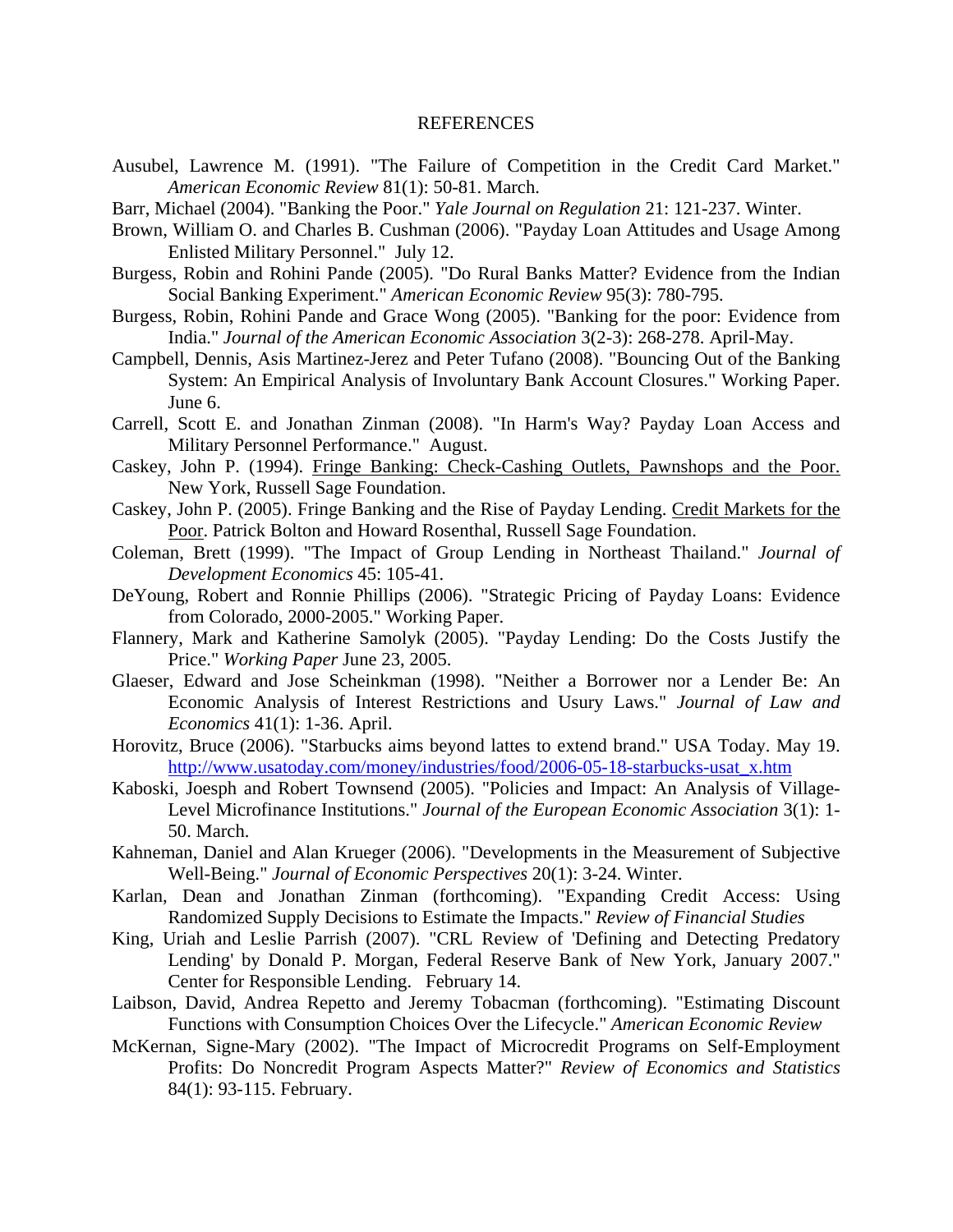- Melzer, Brian (2007). "The Real Costs of Credit Access: Evidence from the Payday Lending Market." Working Paper. November 15.
- Menon, Nidhiya (2003). "Consumption Smoothing in Micro-Credit Programs." *Working Paper*
- Morduch, Jonathan (1998). Does Microfinance Really Help the Poor? New Evidence on Flagship Programs in Bangladesh., MacArthur Foundation project on inequality. Princeton University, draft.
- Morgan, Donald and Michael R. Strain (2008). "Payday Holiday: How Households Fare After Payday Credit Bans." Federal Reserve Bank of New York Staff Report no. 309. February.
- Morse, Adair (2007). "Payday Lenders: Heroes or Villains?" Working Paper. January.
- Oregon Office of Economic Analysis (2007). "Oregon Economic and Revenue Forecast." Vol. XXVII, No. 3. September.
- Pitt, Mark and Shahidur Khandker (1998). "The Impact of Group-Based Credit Programs on Poor Households in Bangladesh: Does the Gender of Participants Matter?" *Journal of Political Economy* 106(5): 958-96. October.
- Pitt, Mark, Shahidur Khandker, Omar Haider Chowdhury and Daniel Millimet (2003). "Credit Programs for the Poor and the Health Status of Children in Rural Bangladesh." *International Economic Review* 44(1): 87-118. February.
- Skiba, Paige and Jeremy Tobacman (2007). "The Profitability of Payday Loans." Working Paper. December 10.
- Skiba, Paige and Jeremy Tobacman (2008a). "Do Payday Loans Cause Bankruptcy?" Working Paper. February 19.
- Skiba, Paige and Jeremy Tobacman (2008b). "Payday Loans, Uncertainty, and Discounting: Explaining Patterns of Borrowing, Repayment, and Default." Working Paper. August 31.
- Stango, Victor and Jonathan Zinman (2007). "Fuzzy Math, Disclosure Regulation, and Credit Market Outcomes." Unpublished manuscript, University of California-Davis. November.
- Stango, Victor and Jonathan Zinman (forthcoming). "Exponential Growth Bias and Household Finance." *Journal of Finance*
- Stegman, Michael (2007). "Payday Lending." *Journal of Economic Perspectives* 21(1): 169-190. Winter.
- Stephens Inc. (2007). "Industry Report: Payday Loan Industry." March 27.
- Tanik, Ozlem (2005). "Payday Lenders Target the Military: Evidence lies in industry's own data." *CRL Issue Paper No. 11*. Center for Responsible Lending. September 29.
- Washington Economic and Revenue Forecast Council (2007). "Washington Economic and Revenue Forecast." Vol. XXX, No. 3. September.
- Wilson, Bart, David Findlay, James Jr. Meehan, Charissa Welford and Karl Schurter (2008). "An Experimental Analysis of the Demand for Payday Loans." Working Paper. April 1.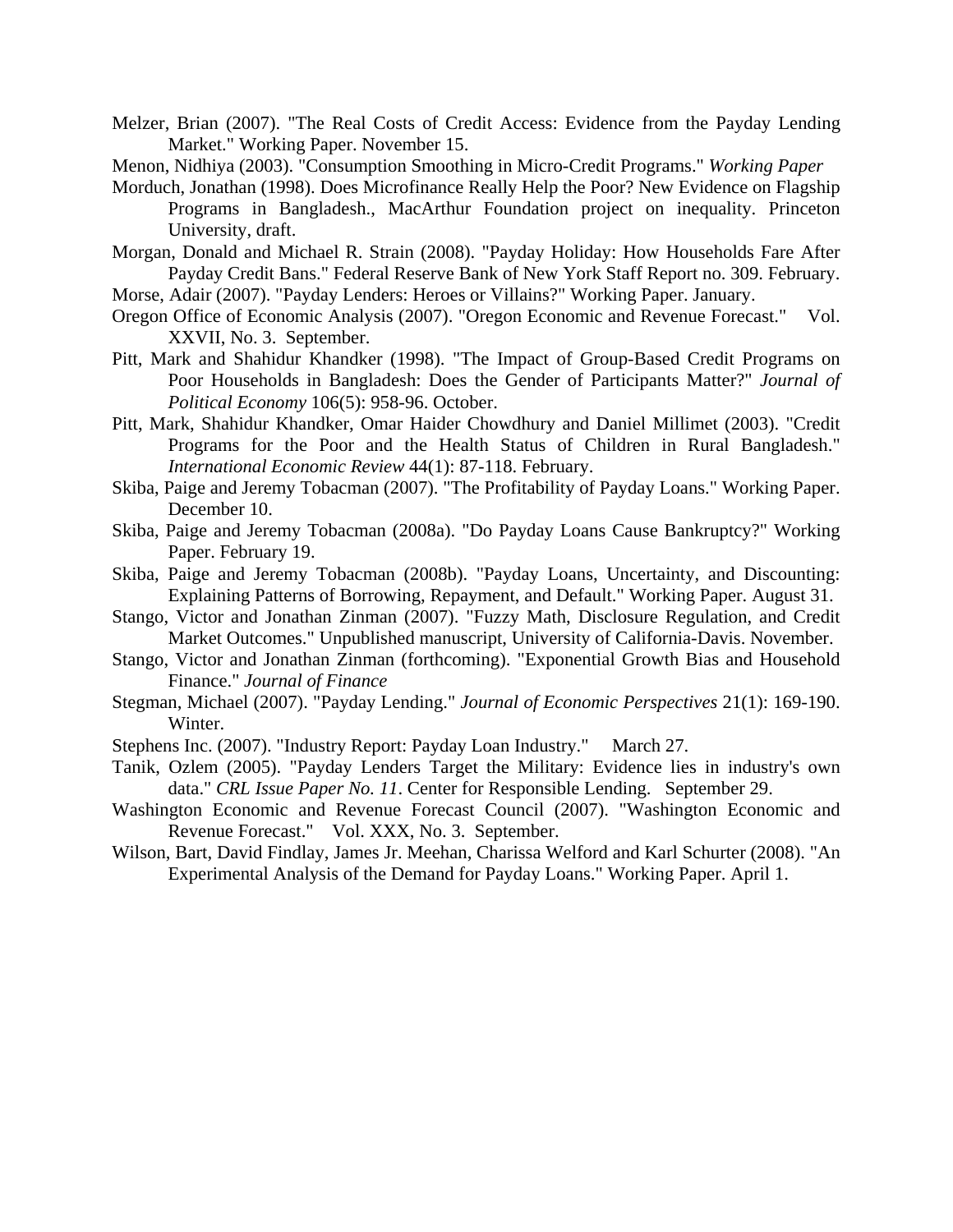| Table 1. Sample Composition and Attrition: Means for Baseline Survey Responses |
|--------------------------------------------------------------------------------|
|--------------------------------------------------------------------------------|

| Respondent's state of residence:                                                  | OR     | WA     | OR-WA                | OR     |        | WA                  |         |        |                     |
|-----------------------------------------------------------------------------------|--------|--------|----------------------|--------|--------|---------------------|---------|--------|---------------------|
| Reached for follow-up survey?                                                     | all    | all    | difference<br>all    | in     | not in | difference          | in      | not in | difference          |
| Variable                                                                          | (1)    | (2)    | (3)                  | (4)    | (5)    | (6)                 | (7)     | (8)    | (9)                 |
| any payday loan last 3 months                                                     | 1.000  | 1.000  | 0.000<br>0.000       | 1.000  | 1.000  | 0.000<br>0.000      | 1.000   | 1.000  | 0.000<br>0.000      |
| agreed to be contacted for follow-up survey                                       | 0.848  | 0.831  | 0.017<br>0.023       | 1.000  | 0.753  | $0.247***$<br>0.024 | 1.000   | 0.725  | $0.275***$<br>0.025 |
| loan purpose: "reqular bills like utilities, phone"                               | 0.358  | 0.352  | 0.006                | 0.368  | 0.352  | 0.016               | 0.345   | 0.356  | -0.011              |
| loan purpose: "emergency need: car, medical, etc."                                | 0.304  | 0.322  | 0.030<br>$-0.018$    | 0.290  | 0.313  | 0.044<br>$-0.022$   | 0.299   | 0.337  | 0.044<br>$-0.038$   |
|                                                                                   |        |        | 0.029                |        |        | 0.042               |         |        | 0.043               |
| loan purpose: "food/groceries"                                                    | 0.189  | 0.138  | $0.051**$<br>0.023   | 0.214  | 0.174  | 0.039<br>0.036      | 0.149   | 0.131  | 0.019<br>0.032      |
| loan purpose: "pay credit card or other loan bills" or<br>"mortgage/rent payment" | 0.085  | 0.124  | $-0.039**$<br>0.019  | 0.129  | 0.121  | 0.008<br>0.030      | 0.073   | 0.092  | $-0.020$<br>0.025   |
| loan purpose: "shopping or entertainment"                                         | 0.056  | 0.056  | 0.000                | 0.052  | 0.059  | 0.007               | 0.077   | 0.042  | 0.035               |
| other option if no payday loan: none                                              | 0.487  | 0.443  | 0.015<br>0.045       | 0.487  | 0.489  | 0.021<br>$-0.002$   | 0.449   | 0.438  | 0.022<br>0.011      |
| other option if no payday loan: not sure                                          | 0.215  | 0.285  | 0.031<br>$-0.070***$ | 0.213  | 0.217  | 0.046<br>$-0.004$   | 0.263   | 0.300  | 0.045<br>-0.037     |
|                                                                                   |        |        | 0.027                |        |        | 0.037               |         |        | 0.041               |
| other option if no payday loan: pawn                                              | 0.067  | 0.080  | $-0.013$<br>0.016    | 0.046  | 0.080  | $-0.034$<br>0.023   | 0.101   | 0.066  | 0.035<br>0.025      |
| reason payday loan vs. another source: "fast approval"                            | 0.339  | 0.367  | $-0.028$<br>0.031    | 0.323  | 0.350  | $-0.027$<br>0.044   | 0.353   | 0.376  | $-0.023$<br>0.045   |
| reason payday loan: "more convenient location"                                    | 0.229  | 0.222  | 0.007                | 0.250  | 0.217  | 0.033               | 0.230   | 0.217  | 0.013               |
| reason payday loan: "cheaper"                                                     | 0.156  | 0.172  | 0.027<br>$-0.016$    | 0.141  | 0.167  | 0.039<br>$-0.026$   | 0.209   | 0.148  | 0.039<br>$0.060*$   |
|                                                                                   |        |        | 0.024                |        | 0.095  | 0.034               |         |        | 0.035<br>0.012      |
| highest education: no high school                                                 | 0.104  | 0.083  | 0.021<br>0.018       | 0.109  |        | 0.014<br>0.028      | 0.090   | 0.078  | 0.025               |
| highest education: high school                                                    | 0.440  | 0.385  | $0.055*$<br>0.031    | 0.457  | 0.431  | 0.026<br>0.045      | 0.340   | 0.415  | $-0.075*$<br>0.044  |
| highest education: some college                                                   | 0.305  | 0.289  | 0.017                | 0.302  | 0.309  | $-0.007$            | 0.310   | 0.275  | 0.035               |
| highest education: college+                                                       | 0.151  | 0.243  | 0.029<br>$-0.092***$ | 0.146  | 0.151  | 0.042<br>$-0.005$   | 0.260   | 0.232  | 0.041<br>0.028      |
| income $<$ \$20,000                                                               | 0.340  | 0.274  | 0.025<br>$0.066**$   | 0.370  | 0.320  | 0.032<br>0.051      | 0.281   | 0.269  | 0.039<br>0.012      |
|                                                                                   |        |        | 0.030                |        |        | 0.045               |         |        | 0.042               |
| income \$20,000-\$50,000                                                          | 0.512  | 0.459  | 0.053<br>0.033       | 0.492  | 0.526  | -0.034<br>0.047     | 0.454   | 0.462  | $-0.008$<br>0.047   |
| income $> $50,000$                                                                | 0.148  | 0.267  | $-0.119***$<br>0.026 | 0.138  | 0.155  | $-0.017$<br>0.034   | 0.265   | 0.269  | $-0.004$<br>0.042   |
| age                                                                               | 46.872 | 45.931 | 0.941                | 48.827 | 45.579 | $3.248**$           | 47.209  | 45.097 | $2.211*$            |
| female                                                                            | 0.623  | 0.608  | 0.913<br>0.015       | 0.638  | 0.613  | 1.354<br>0.026      | 0.630   | 0.594  | 1.289<br>0.036      |
| married                                                                           | 0.479  | 0.479  | 0.030<br>0.000       | 0.459  | 0.494  | 0.044<br>$-0.035$   | 0.482   | 0.477  | 0.044<br>0.005      |
|                                                                                   |        |        | 0.032                |        |        | 0.046               |         |        | 0.046               |
| never married                                                                     | 0.165  | 0.219  | $-0.054**$<br>0.025  | 0.144  | 0.179  | $-0.035$<br>0.033   | 0.193   | 0.235  | -0.042<br>0.037     |
| dependents                                                                        | 1.135  | 1.106  | 0.029<br>0.093       | 1.085  | 1.169  | $-0.083$<br>0.139   | 1.135   | 1.088  | 0.048<br>0.132      |
| internet access                                                                   | 0.645  | 0.722  | $-0.077***$<br>0.029 | 0.653  | 0.638  | 0.015<br>0.043      | 0.774   | 0.689  | $0.085**$<br>0.040  |
| harder get short-term loan last 3 months                                          | 0.165  | 0.059  | $0.106***$           | 0.158  | 0.170  | $-0.012$            | 0.052   | 0.064  | $-0.012$            |
| any auto title loan in last 3 months                                              | 0.115  | 0.083  | 0.020<br>$0.033*$    | 0.085  | 0.134  | 0.035<br>-0.049*    | 0.085   | 0.081  | 0.022<br>0.004      |
| any credit card cash advance in last 3 months                                     |        |        | 0.019                | 0.180  | 0.135  | 0.027               |         |        | 0.025               |
|                                                                                   | 0.152  | 0.157  | $-0.005$<br>0.023    |        |        | 0.045<br>0.033      | 0.176   | 0.146  | 0.030<br>0.034      |
| has overdraft line of credit or bounce protection                                 | 0.506  | 0.457  | 0.049<br>0.032       | 0.543  | 0.484  | 0.059<br>0.046      | 0.428   | 0.475  | $-0.047$<br>0.046   |
| bounced a check in last 3 months                                                  | 0.524  | 0.489  | 0.035<br>0.031       | 0.533  | 0.519  | 0.014<br>0.045      | 0.472   | 0.500  | $-0.028$<br>0.046   |
| bounced 2 or more checks in last 3 months                                         | 0.299  | 0.299  | 0.000                | 0.289  | 0.306  | $-0.016$            | 0.254   | 0.328  | $-0.074*$           |
| any late bill in last 3 months                                                    | 0.827  | 0.804  | 0.029<br>0.023       | 0.859  | 0.807  | 0.042<br>0.052      | 0.759   | 0.833  | 0.041<br>-0.074*    |
| frequently paid bills late in last 3 months                                       | 0.280  | 0.241  | 0.024<br>0.039       | 0.293  | 0.272  | 0.033<br>0.021      | 0.226   | 0.251  | 0.037<br>$-0.025$   |
|                                                                                   |        |        | 0.027                |        |        | 0.041               |         |        | 0.039               |
| unemployed                                                                        | 0.125  | 0.116  | 0.009<br>0.020       | 0.125  | 0.125  | 0.000<br>0.030      | 0.131   | 0.106  | 0.026<br>0.029      |
| not working                                                                       | 0.338  | 0.278  | $0.060**$<br>0.029   | 0.380  | 0.313  | 0.068<br>0.043      | 0.288   | 0.272  | 0.015<br>0.041      |
| unemployed or part-time work                                                      | 0.219  | 0.182  | 0.037                | 0.235  | 0.209  | 0.026               | 0.222   | 0.157  | $0.065*$            |
| retired                                                                           | 0.204  | 0.151  | 0.025<br>$0.053**$   | 0.235  | 0.184  | 0.038<br>0.051      | 0.152   | 0.151  | 0.036<br>0.001      |
| financial situation gotten worse last 6 months                                    | 0.186  | 0.192  | 0.024<br>$-0.006$    | 0.171  | 0.196  | 0.037<br>$-0.025$   | 0.181   | 0.199  | 0.033<br>$-0.018$   |
|                                                                                   |        |        | 0.024                |        |        | 0.035               |         |        | 0.036               |
| expect financial situation to get worse in future                                 | 0.045  | 0.031  | 0.014<br>0.012       | 0.046  | 0.045  | 0.001<br>0.019      | 0.061   | 0.013  | $0.048***$<br>0.018 |
| financial situation gotten worse, or expect to get worse                          | 0.209  | 0.209  | 0.000<br>0.025       | 0.196  | 0.217  | $-0.021$<br>0.037   | 0.219   | 0.202  | 0.017<br>0.037      |
| expect financial situation to get better in future                                | 0.768  | 0.833  | $-0.065***$          | 0.716  | 0.801  | $-0.086**$          | 0.821   | 0.840  | $-0.018$            |
| number of observations                                                            | 520    | 520    | 0.025<br>1040        | 200    | 320    | 0.039               | $200 -$ | 320    | 0.034               |

number of observations expressions and the state of the state of the state of the state of disercepted of the<br>Baseline (June/July 2007) survey responses only. The state of the state of the state of state of state or survey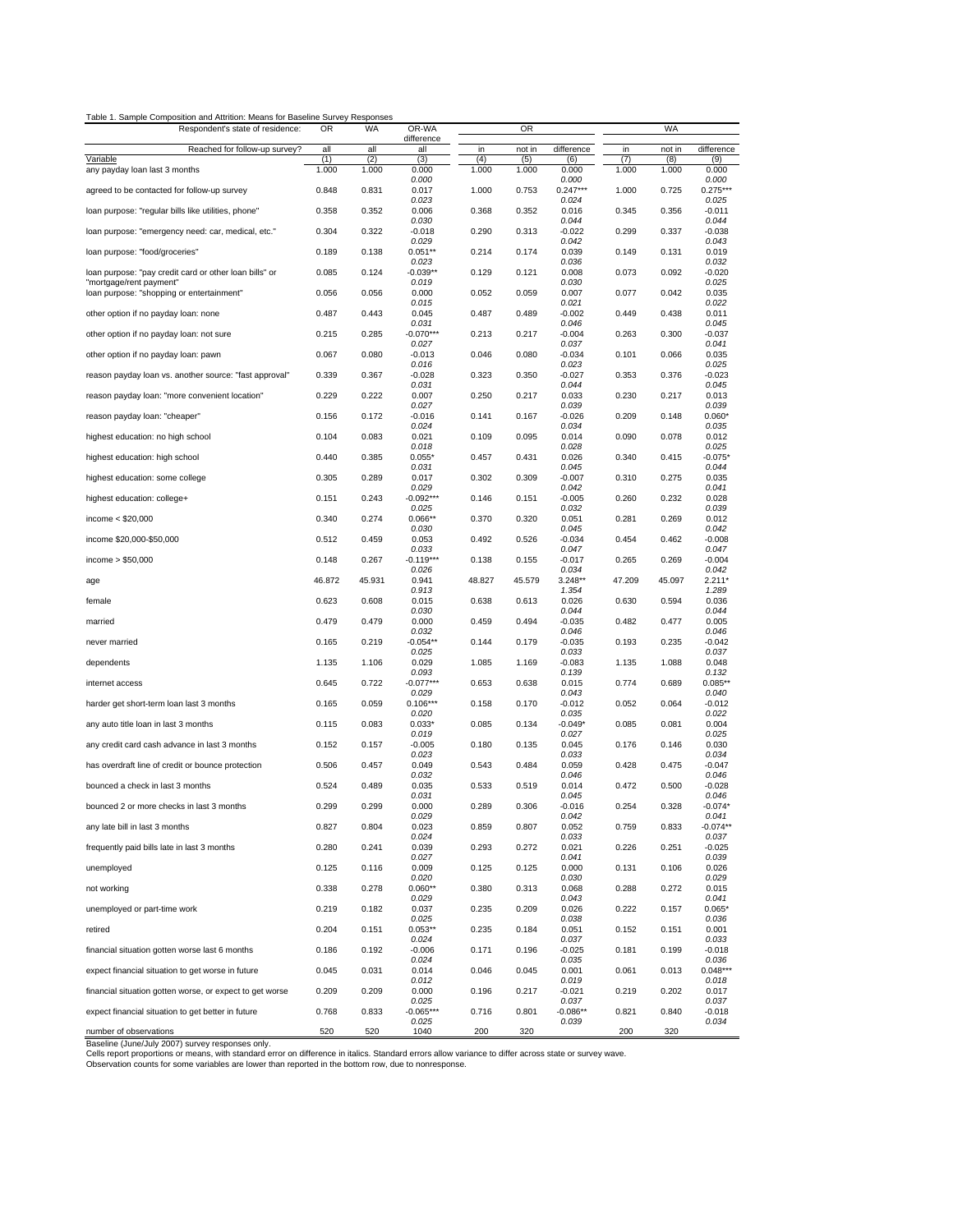Table 2. Borrowing: Analysis Sample Means and Estimates of Average Five-Month Treatment Effects

|                                                        |   | Oregon                |         | Washington            |         | Difference-in-Differences |             |             |  |
|--------------------------------------------------------|---|-----------------------|---------|-----------------------|---------|---------------------------|-------------|-------------|--|
|                                                        |   | follow-up<br>baseline |         | baseline<br>follow-up |         | Unweighted                |             | Weighted    |  |
|                                                        |   | (1)                   | (2)     | (3)                   | (4)     | (5)                       | (6)         | (7)         |  |
| any payday loan last 3 months                          |   | $\mathbf{1}$          | 0.505   | $\mathbf{1}$          | 0.789   | $-0.284***$               | $-0.292***$ | $-0.256***$ |  |
|                                                        |   | (0)                   | (0.035) | (0)                   | (.029)  | (0.046)                   | (0.051)     | (0.064)     |  |
|                                                        | N | 200                   | 200     | 199                   | 199     | 399                       | 395         | 399         |  |
|                                                        |   |                       |         |                       |         |                           |             |             |  |
| any auto title loan in last 3 months                   |   | 0.085                 | 0.075   | 0.085                 | 0.075   | 0.000                     | $-0.042$    | $-0.022$    |  |
|                                                        |   | (0.020)               | (0.019) | (0.020)               | (0.019) | (0.036)                   | (0.045)     | (0.046)     |  |
|                                                        | N | 200                   | 200     | 199                   | 199     | 399                       | 395         | 399         |  |
| any credit card cash advance in last 3 months          |   | 0.180                 | 0.130   | 0.176                 | 0.146   | $-0.020$                  | 0.015       | 0.014       |  |
|                                                        |   | (0.027)               | (0.024) | (0.027)               | (0.025) | (0.048)                   | (0.052)     | (0.049)     |  |
|                                                        | Ν | 200                   | 200     | 199                   | 199     | 399                       | 395         | 399         |  |
| has bank overdraft line of credit or bounce protection |   | 0.541                 | 0.519   | 0.432                 | 0.400   | 0.011                     | 0.063       | 0.059       |  |
|                                                        |   | (0.037)               | (0.037) | (0.037)               | (0.036) | (0.044)                   | (0.050)     | (0.048)     |  |
|                                                        | N | 183                   | 183     | 185                   | 185     | 368                       | 364         | 368         |  |
| bounced a check, overdrafted, or insufficient funds    |   | 0.533                 | 0.498   | 0.474                 | 0.428   | 0.010                     | 0.017       | 0.014       |  |
| in last 3 months                                       |   | (0.036)               | (0.036) | (0.036)               | (0.036) | (0.053)                   | (0.060)     | (0.057)     |  |
|                                                        | N | 195                   | 195     | 194                   | 194     | 389                       | 385         | 389         |  |
| bounced or overdrafted twice or more in last 3 months  |   | 0.287                 | 0.313   | 0.258                 | 0.247   | 0.036                     | 0.033       | $-0.021$    |  |
|                                                        |   | (0.032)               | (0.033) | (0.031)               | (0.031) | (0.049)                   | (0.061)     | (0.077)     |  |
|                                                        | N | 195                   | 195     | 194                   | 194     | 389                       | 385         | 389         |  |
| any late bill in last 3 months                         |   | 0.857                 | 0.745   | 0.756                 | 0.761   | $-0.117**$                | $-0.028$    | $-0.045$    |  |
|                                                        |   | (0.025)               | (0.031) | (0.031)               | (0.030) | (0.052)                   | (0.057)     | (0.057)     |  |
|                                                        | N | 196                   | 196     | 197                   | 197     | 393                       | 390         | 393         |  |
| frequently paid bills late in last 3 months            |   | 0.296                 | 0.224   | 0.218                 | 0.193   | $-0.046$                  | $-0.053$    | $-0.036$    |  |
|                                                        |   | (0.033)               | (0.030) | (0.030)               | (0.028) | (0.048)                   | (0.064)     | (0.063)     |  |
|                                                        | N | 196                   | 196     | 197                   | 197     | 393                       | 390         | 393         |  |
| used any short-term credit, "loans" only               |   | $\mathbf{1}$          | 0.570   | 1                     | 0.830   | $-0.260***$               | $-0.267***$ | $-0.281***$ |  |
| in last 3 months                                       |   | (0)                   | (0.035) | (0)                   | (0.027) | (0.044)                   | (0.047)     | (0.047)     |  |
|                                                        | N | 200                   | 200     | 200                   | 200     | 400                       | 396         | 400         |  |
| used any short-term credit, including bounced checks/  |   | $\mathbf{1}$          | 0.755   | $\mathbf{1}$          | 0.880   | $-0.125***$               | $-0.110***$ | $-0.111***$ |  |
| overdrafts/insufficient funds, in last 3 months        |   | (0)                   | (0.030) | (0)                   | (0.023) | (0.038)                   | (0.040)     | (0.039)     |  |
|                                                        | N | 200                   | 200     | 200                   | 200     | 400                       | 396         | 400         |  |
| used any short-term credit, including late bills,      |   | $\mathbf{1}$          | 0.835   | 1                     | 0.950   | $-0.115***$               | $-0.090***$ | $-0.105***$ |  |
| in last 3 months                                       |   | (0)                   | (0.026) | (0)                   | (0.015) | (0.031)                   | (0.029)     | (0.031)     |  |
|                                                        | N | 200                   | 200     | 200                   | 200     | 400                       | 396         | 400         |  |
| used any short-term credit, including bounced checks,  |   | $\mathbf{1}$          | 0.870   | 1                     | 0.960   | $-0.090***$               | $-0.071***$ | $-0.070***$ |  |
| etc. and late bills, in last 3 months                  |   | (0)                   | (0.024) | (0)                   | (0.014) | (0.028)                   | (0.026)     | (0.025)     |  |
|                                                        | N | 200                   | 200     | 200                   | 200     | 400                       | 396         | 400         |  |
| harder get short-term loan last 3 months               |   | 0.158                 | 0.388   | 0.045                 | 0.090   | $0.185***$                | $0.173**$   | $0.207***$  |  |
|                                                        |   | (0.030)               | (0.040) | (0.016)               | (0.021) | (0.056)                   | (0.068)     | (0.069)     |  |
|                                                        | N | 152                   | 152     | 178                   | 178     | 330                       | 326         | 330         |  |

 $*$  p<0.10, \*\* p<0.05, \*\*\* p<0.01.

Standard errors, in parentheses, allow variance to differ across state.

Sample for each outcome includes only those who responded to the question in both rounds of the survey.

Columns 1-5 do not attempt to correct for attrition or for dissimilarity across OR and WA.

Columns 6 and 7 weight to correct for attrition and dissimilarity (see Section V of text for details), and Column 6 drops observations in the top 1 percentile of weights.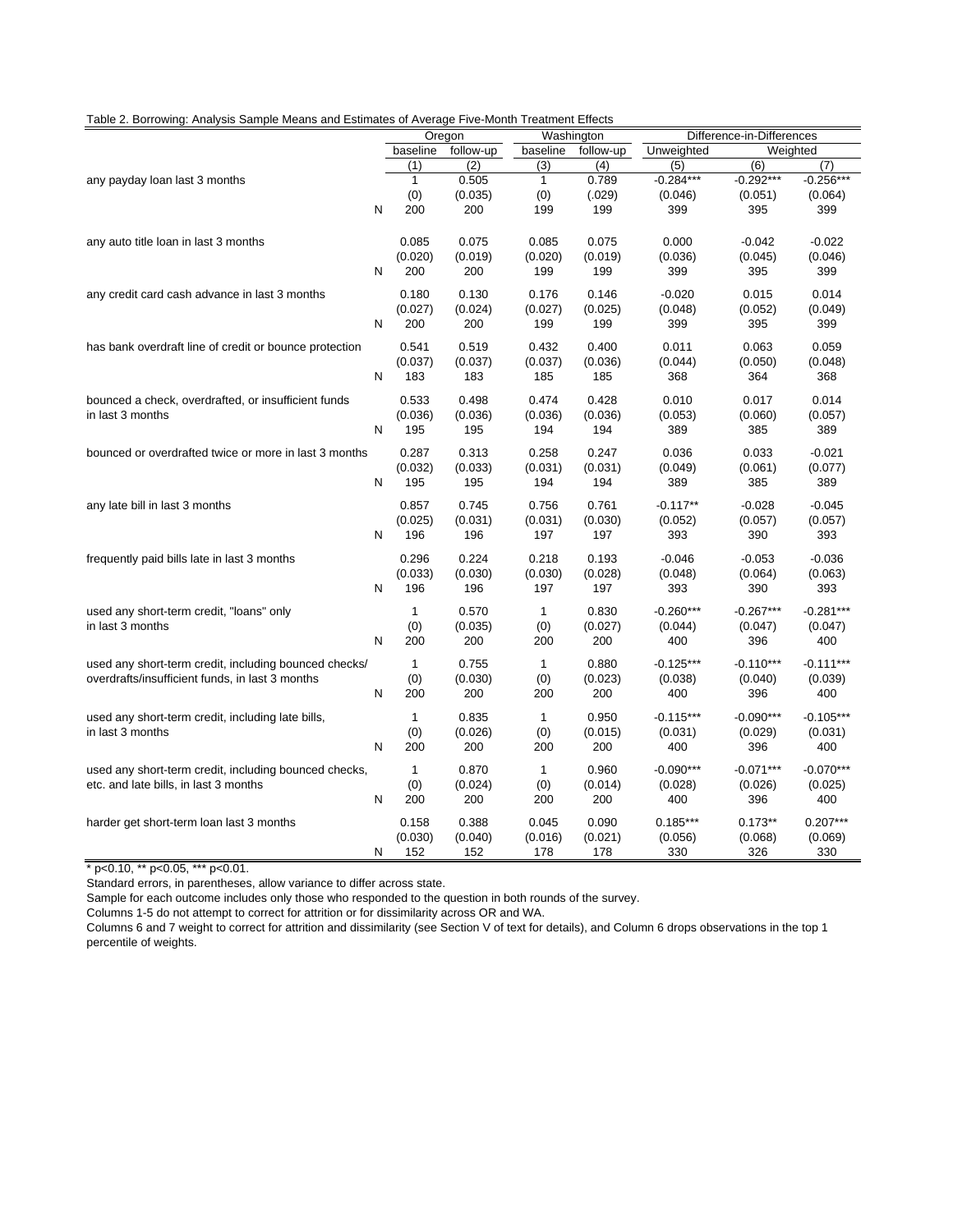Table 3. Other Indicators of Financial Condition: Analysis Sample Means and Estimates of Average Five-Month Treatment Effects

|                                                          |                       | Oregon  |          | Washington | Difference-in-Differences |           |           |
|----------------------------------------------------------|-----------------------|---------|----------|------------|---------------------------|-----------|-----------|
|                                                          | baseline<br>follow-up |         | baseline | follow-up  | Unweighted                | Weighted  |           |
|                                                          |                       | (2)     | (3)      | (4)        | (5)                       | (6)       | (7)       |
| unemployed                                               | 0.121                 | 0.151   | 0.131    | 0.131      | 0.030                     | 0.036     | 0.035     |
|                                                          | (0.023)               | (0.025) | (0.024)  | (0.024)    | (0.038)                   | (0.043)   | (0.041)   |
| N                                                        | 199                   | 199     | 198      | 198        | 397                       | 393       | 397       |
| unemployed, or part-time work                            | 0.231                 | 0.256   | 0.222    | 0.182      | 0.066                     | 0.059     | 0.057     |
|                                                          | (0.030)               | (0.031) | (0.030)  | (0.027)    | (0.041)                   | (0.048)   | (0.045)   |
| N                                                        | 199                   | 199     | 198      | 198        | 397                       | 393       | 397       |
| " describe your financial situation in last 6 months:"   | 0.172                 | 0.207   | 0.181    | 0.156      | 0.060                     | 0.080     | 0.073     |
| getting worse                                            | (0.027)               | (0.029) | (0.027)  | (0.026)    | (0.047)                   | (0.061)   | (0.062)   |
| N                                                        | 198                   | 198     | 199      | 199        | 397                       | 393       | 397       |
| "Thinking about the future, do you expect your financial |                       | 0.066   | 0.061    | 0.036      | $0.046*$                  | $0.058**$ | $0.055**$ |
| situation to:" get worse                                 | (0.015)               | (0.018) | (0.017)  | (0.013)    | (0.027)                   | (0.029)   | (0.028)   |
| N                                                        | 196                   | 196     | 196      | 196        | 392                       | 388       | 392       |
| any adverse: unemployed, financial situation worse       | 0.279                 | 0.345   | 0.313    | 0.262      | $0.117**$                 | $0.151**$ | $0.141**$ |
| last 6 months, or expect worse in the future             | (0.032)               | (0.034) | (0.033)  | (0.032)    | (0.055)                   | (0.064)   | (0.065)   |
| N                                                        | 197                   | 197     | 195      | 195        | 392                       | 388       | 392       |

\* p<0.10, \*\* p<0.05, \*\*\* p<0.01.

Standard errors, in parentheses, allow variance to differ across state.

Sample for each outcome includes only those who responded to the question in both rounds of the survey.

Columns 1-5 do not attempt to correct for attrition or for dissimilarity across OR and WA.

Columns 6 and 7 weight to correct for attrition and dissimilarity (see Section V of text for details), and Column 6 drops observations in the top 1 percentile of weights.